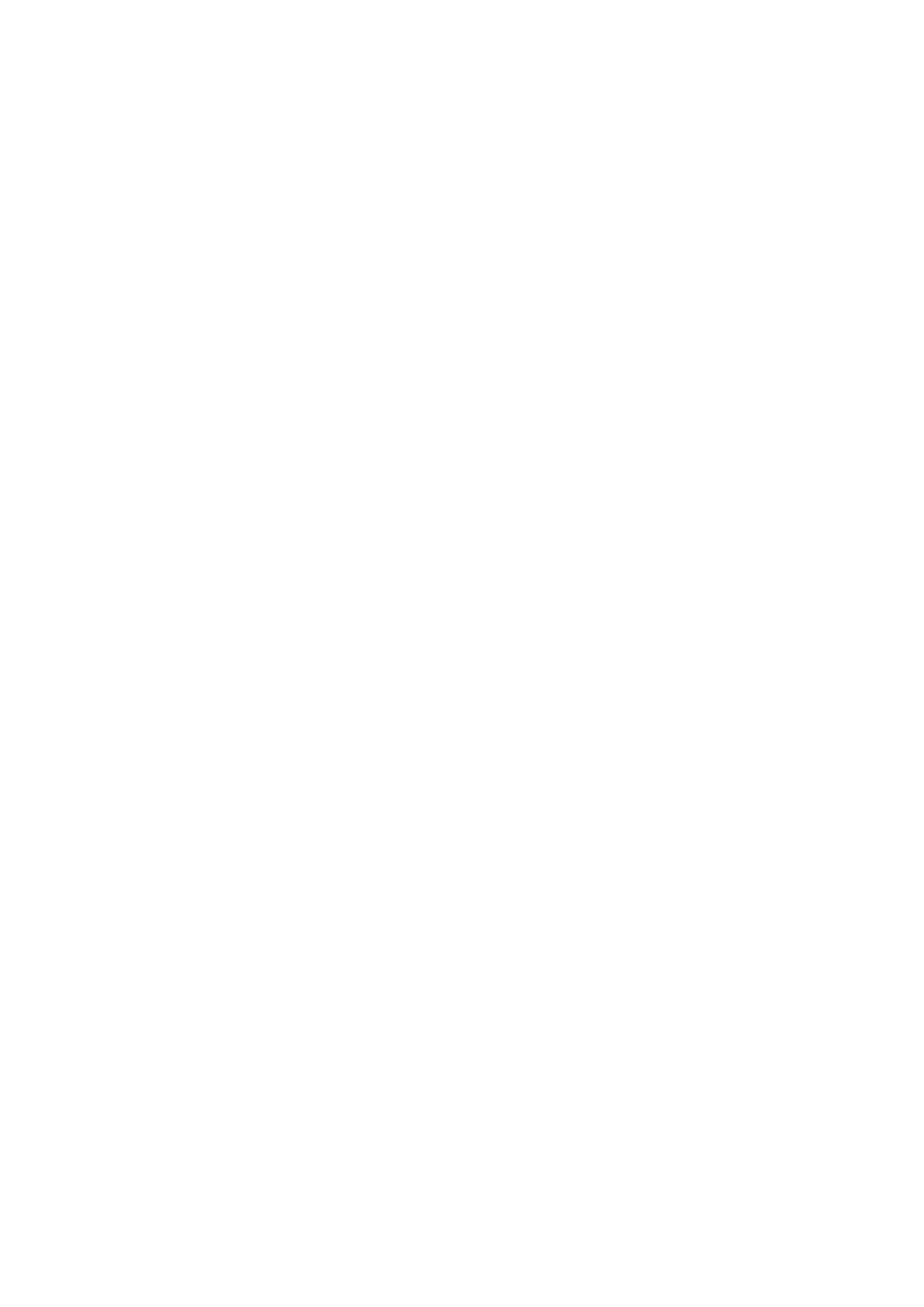### **Contents**

| $\mathbf 1$ .    | <b>Report of the Executive Board</b> |    |
|------------------|--------------------------------------|----|
| 2.               | Independent auditor's report         | 14 |
| 3.               | Statement of financial activities    | 16 |
| $\overline{4}$ . | <b>Balance sheet</b>                 | 17 |
| 5.               | <b>Accounting policies</b>           | 18 |
| 6.               | Notes to the financial statements    | 21 |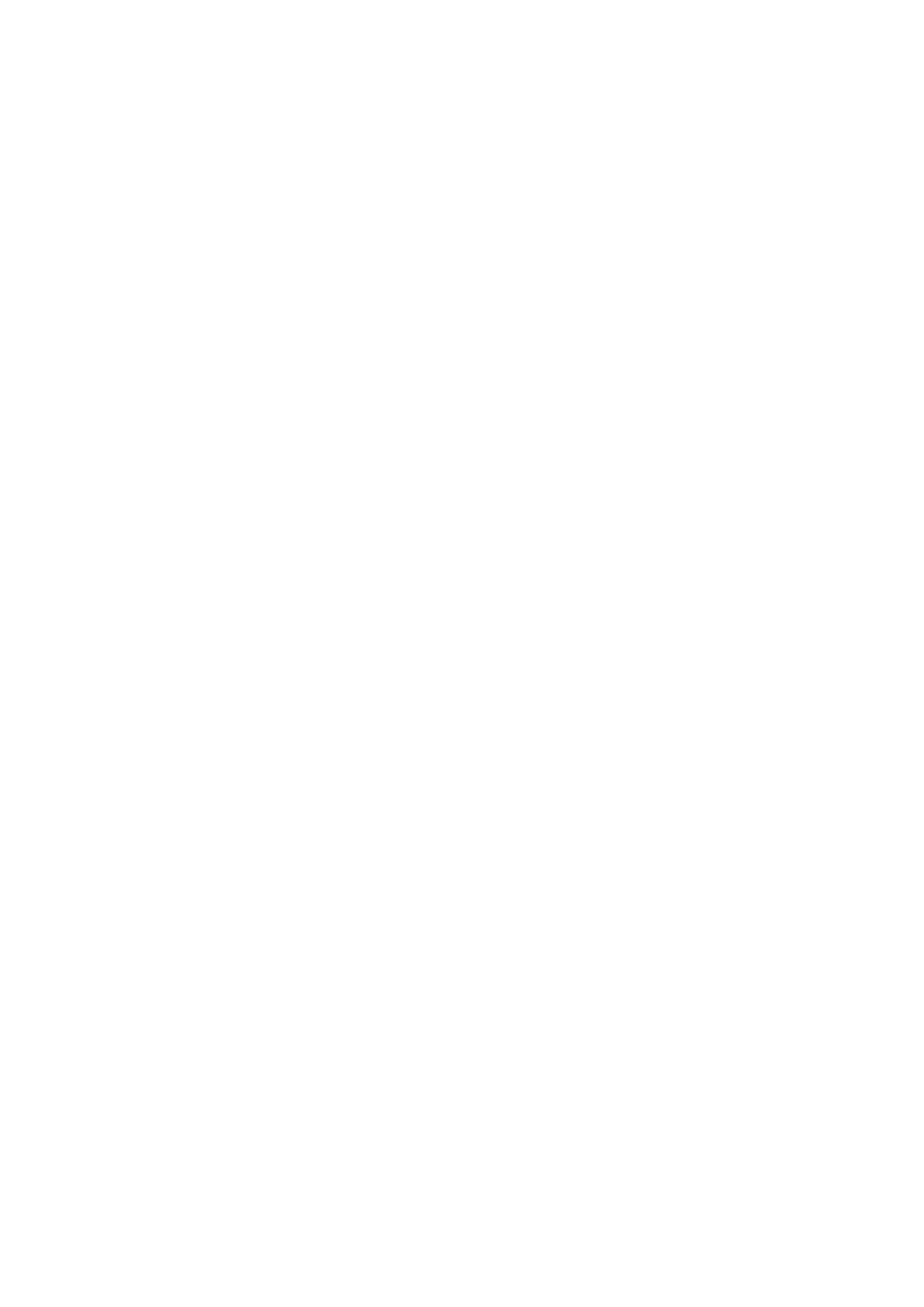### 1. Report of the Executive Board

### 1.1. Reference and Administrative Details

The Society of College, National and University Libraries (SCONUL) was incorporated as a company limited by guarantee on 13 July 1979.

The company changed its name from the 'Standing Conference of National and University Libraries' on 20 April 2001.

The company is registered with the Charity Commission, registration number 278550.

| <b>Registered office</b>                                                                                                                                                     | 94 Euston Street<br>London NW1 2HA                                                                                                                                                              |
|------------------------------------------------------------------------------------------------------------------------------------------------------------------------------|-------------------------------------------------------------------------------------------------------------------------------------------------------------------------------------------------|
| <b>Executive Director</b>                                                                                                                                                    | A H Rossiter                                                                                                                                                                                    |
| <b>The Executive Board</b>                                                                                                                                                   |                                                                                                                                                                                                 |
| Chair                                                                                                                                                                        | S Marsh                                                                                                                                                                                         |
| Vice-Chair                                                                                                                                                                   | E Jolly                                                                                                                                                                                         |
| <b>Honorary Treasurer</b>                                                                                                                                                    | R Hall                                                                                                                                                                                          |
| E Bull (resigned 21 June 2013)<br>K Inglis<br>R Lynch<br>M Maricevic<br>G O'Riordan (appointed 18 July 2013)<br>K Robinson (appointed 21 June 2013)<br>A Rossiter<br>S White | S Hodges<br>D Job (resigned 21 June 2013)<br>A Mackenzie<br>J Norry<br>O Pritchard (appointed 21 June 2013)<br>F Ross (resigned 18 July 2013)<br>M Toole<br>S Williams (appointed 21 June 2013) |
| <b>Office Staff</b>                                                                                                                                                          |                                                                                                                                                                                                 |
| <b>Executive Director and Company Secretary</b><br>Head of Policy and Member Engagement<br><b>SCONUL Co-ordinator</b><br><b>Finance Assistant</b>                            | A Rossiter<br>L Bailey<br>S Ng<br>K Hardingham                                                                                                                                                  |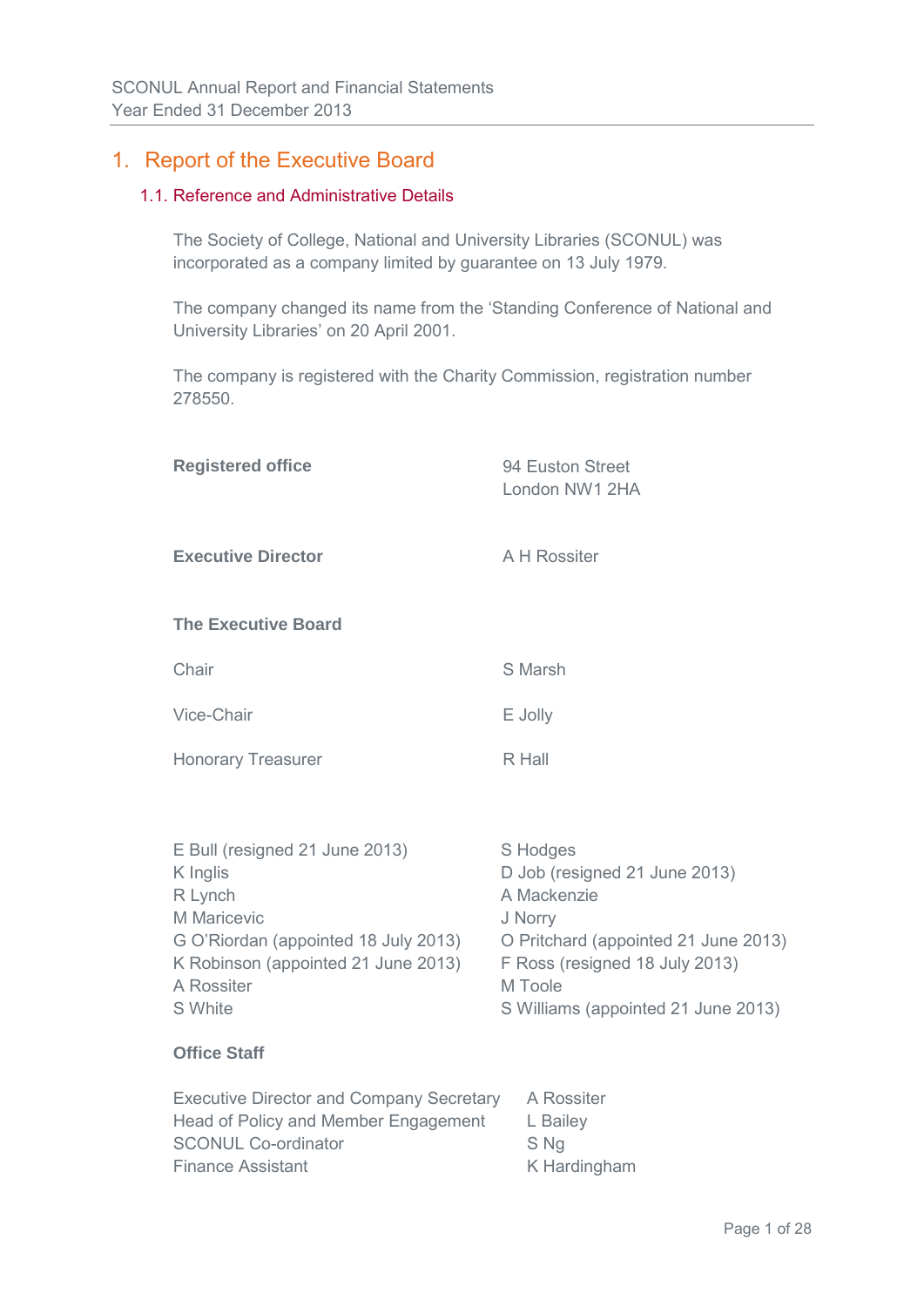| <b>Auditor</b>                            |                                                                              | <b>Baker Tilly UK Audit LLP</b><br><b>Chartered Accountants</b><br>The Pinnacle<br>170 Midsummer Boulevard<br><b>Milton Keynes</b><br><b>MK9 1BP</b> |                                                                                                           |
|-------------------------------------------|------------------------------------------------------------------------------|------------------------------------------------------------------------------------------------------------------------------------------------------|-----------------------------------------------------------------------------------------------------------|
| <b>Company number</b>                     |                                                                              | 1436951                                                                                                                                              |                                                                                                           |
| Bankers/<br>Investment<br><b>Managers</b> | The Royal Bank of Scotland plc<br>171 Tottenham Court Road<br>London W1P 0DL |                                                                                                                                                      | <b>CCLA Investment Managers</b><br>Limited<br><b>COIF Charity Funds</b><br>80 Cheapside<br>London W1P 0DL |

The Executive Board presents its annual report, together with the audited financial statements of the charitable company for the year ended 31 December 2013.

The financial statements have been prepared under the historical cost convention and in accordance with the Companies Act 2006 and applicable Accounting Standards and the Statement of Recommended Practice 'Accounting and Reporting by Charities (SORP 2005)'.

### 1.2. Structure, Governance and Management

SCONUL is a company limited by guarantee which has been given a licence to omit the word 'limited' by the Secretary of State for Business, Innovation and Skills. SCONUL is governed by its Memorandum and Articles of Association, incorporated 13 July 1979 and last amended by Special Resolution dated 6 April 2005.

### 1.2.1. Membership

SCONUL's members are the Universities and National Libraries of the United Kingdom and Ireland, together with most other UK institutions of higher education and some institutions with library collections of national significance, each of which appoints the Director of its library service or equivalent as its representative for the conduct of SCONUL's business. Representatives are invited to an Annual General Meeting for the purpose of helping the Board to establish SCONUL's strategy in pursuance of its objects.

In 2013, two institutions joined and two merged with an existing member institution. At 31 December 2013 the total number of member institutions was 175.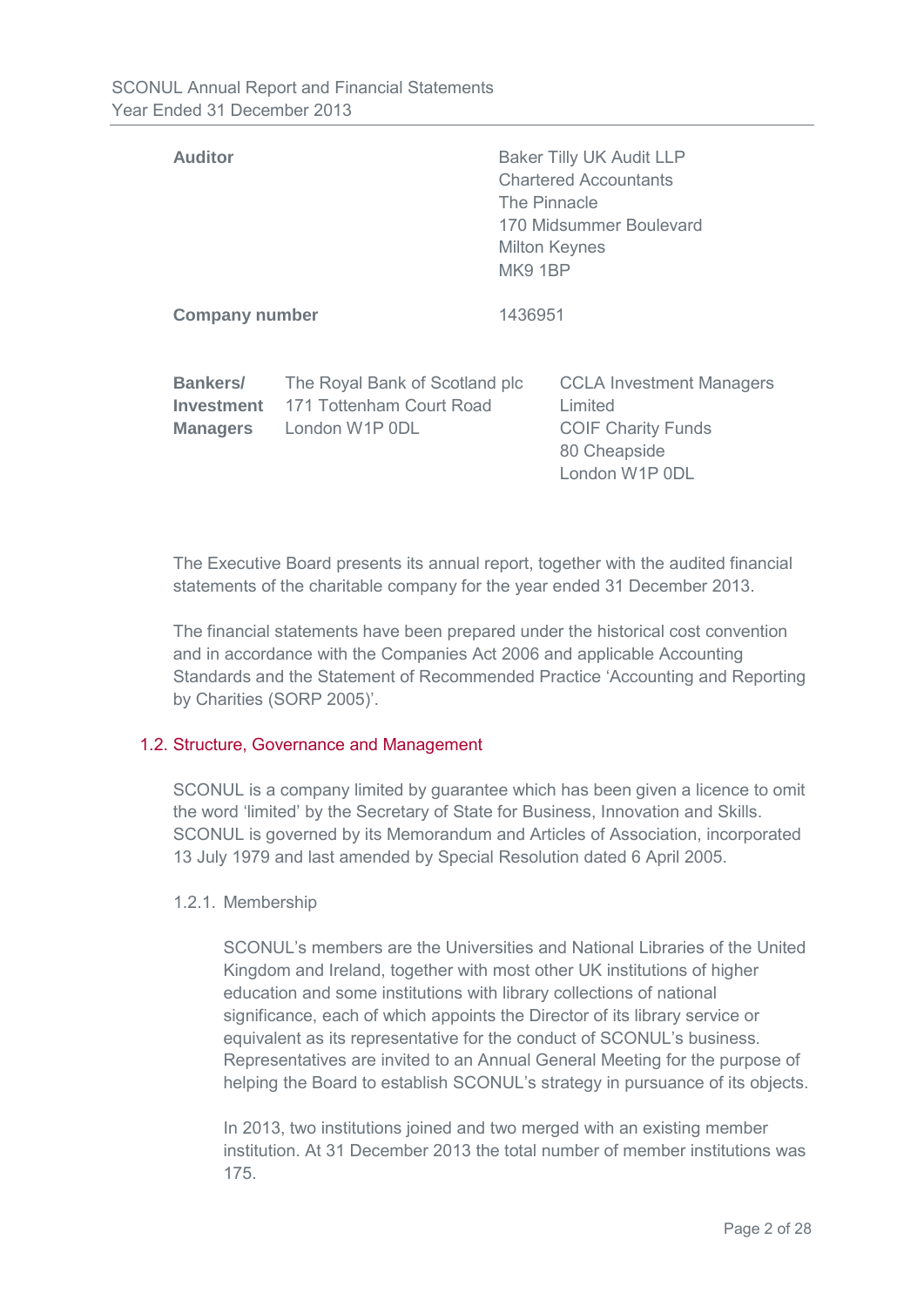### 1.2.2. Responsibilities of the Executive Board

The Trustees (who are also Directors of SCONUL for the purposes of company law) are responsible for preparing the Trustees' Report and the financial statements in accordance with applicable law and United Kingdom Accounting Standards (United Kingdom Generally Accepted Accounting Practice).

Company law requires the Trustees to prepare financial statements for each financial year which give a true and fair view of the state of affairs of the organisation and of the incoming resources and application of resources, including the income and expenditure, of the organisation for that period. In preparing these financial statements, the Trustees are required to:

- select suitable accounting policies and then apply them consistently
- make judgments and estimates that are reasonable and prudent
- prepare the financial statements on a going concern basis unless it is inappropriate to presume that the charitable company will continue in business.

The Trustees are responsible for keeping proper accounting records that disclose with reasonable accuracy at any time the financial position of the organisation and enable them to ensure that the financial statements comply with the Companies Act 2006. They are also responsible for safeguarding the assets of the organisation and hence for taking reasonable steps for the prevention and detection of fraud and other irregularities.

In so far as the Trustees are aware:

- there is no relevant audit information of which the charitable company's auditor is unaware, and
- the Trustees have taken all steps that they ought to have taken to make themselves aware of any relevant audit information and to establish that the auditor is aware of that information.

### 1.2.3. Organisational structure

The Executive Board members constitute the Company's Board and are the Charity's Trustees, currently 16 members as shown on page 1, each of whom, in formal terms, is a Director of the Company. Of the 16 members of the Executive Board, eleven are elected by the membership, four are coopted from partner organisations in line with the organisation's Memorandum and Articles of Association and one is the Executive Director. Elected members serve for a maximum of three years, with the elapse of one year being necessary before any member is eligible for re-election to the Board.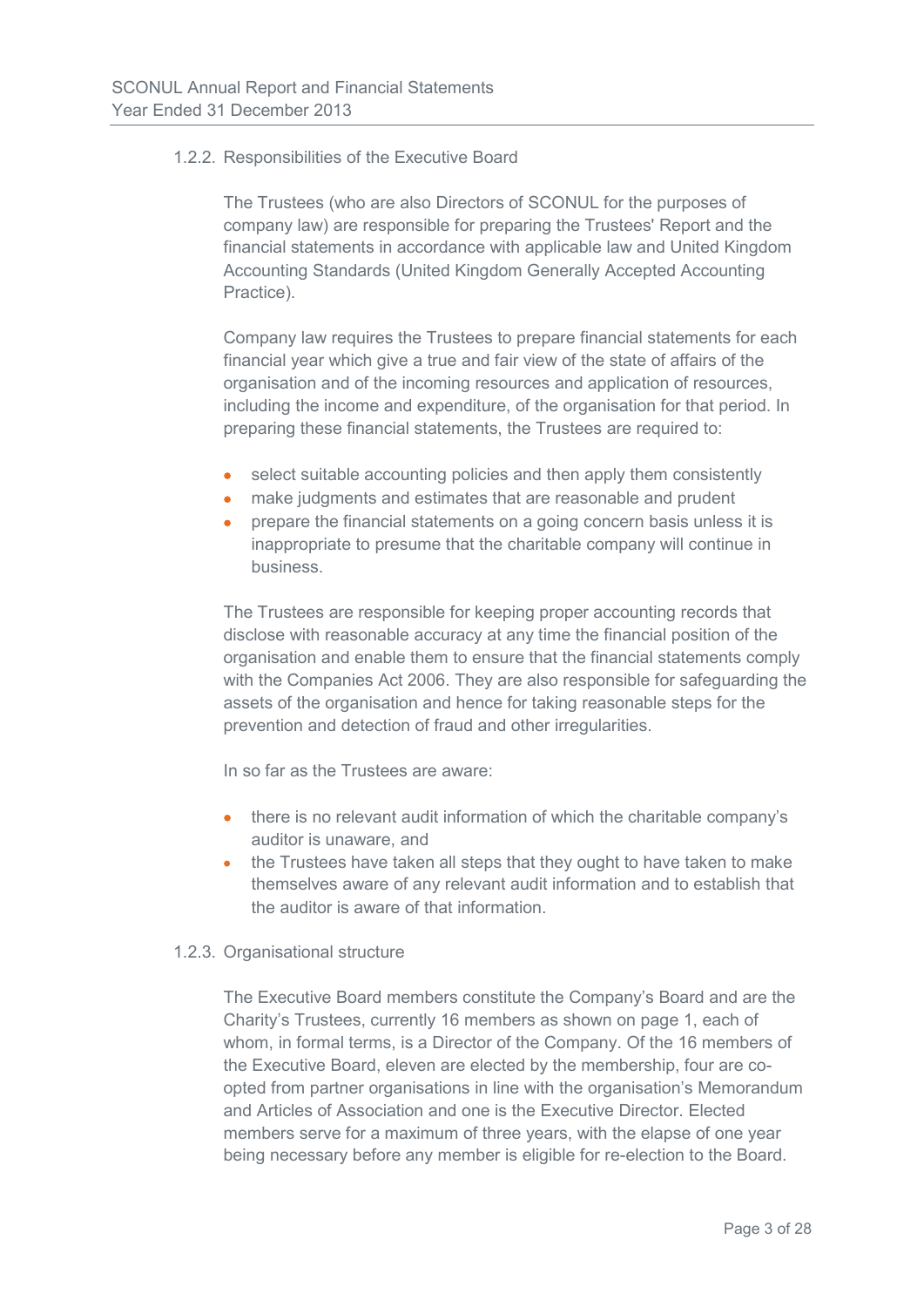The remaining four members are co-opted from partner organisations in line with the organisation's Memorandum and Articles of Association.

Following their election, Trustees are provided with a portfolio of information about the working of the Society and their obligations under Charity and Company law. Training in the good practice and the responsibilities of Trustees is provided, most recently in July 2013. Matters relating to the Society's cost and its work for members and the public are brought routinely to the Executive Board meetings for discussion and decision.

At its six meetings each year, the Executive Board develops policy and takes decisions. It also:

- a. submits major innovations for approval to the Annual, or to an Extraordinary, General Meeting
- b. on an on-going basis, guides and supervises the paid members of staff and receives annual reports and approves significant proposals from, and annual plans for, the Strategy Groups and other SCONUL working groups
- c. sets up short-life task and finish groups for specific purposes
- d. approves the annual budget, proposes each year to the AGM the subscriptions to be levied for the following year and distributes sums of money to standing and ad hoc groups for special purposes
- e. regularly reviews the organisation's risk register and measures to ameliorate those risks.

On-going administration is led by SCONUL's Executive Director, assisted by other staff, under the supervision of the Executive Board.

### 1.3. Objectives and Activities

The principal object of the organisation is to promote and advance the science and practice of librarianship and to improve the overall standards of British and Irish national and higher education libraries for the benefit of the public. SCONUL promotes awareness of the role of academic libraries in supporting research excellence and student achievement and employability, and represents their views and interests to governments and regulators.

This formal object has been expanded by the Executive Board in the following mission statement: "SCONUL supports member libraries to deliver outstanding services to students, researchers and academics, thereby enabling their institutions to achieve excellence in teaching and research. We do this by working closely with those leading national and academic libraries of all missions, to share knowledge and best practice and to facilitate collective solutions where required. We speak for the community in its dealings with national and international bodies and promote the value that libraries bring to their institutions, their users and to the UK and Ireland as a whole."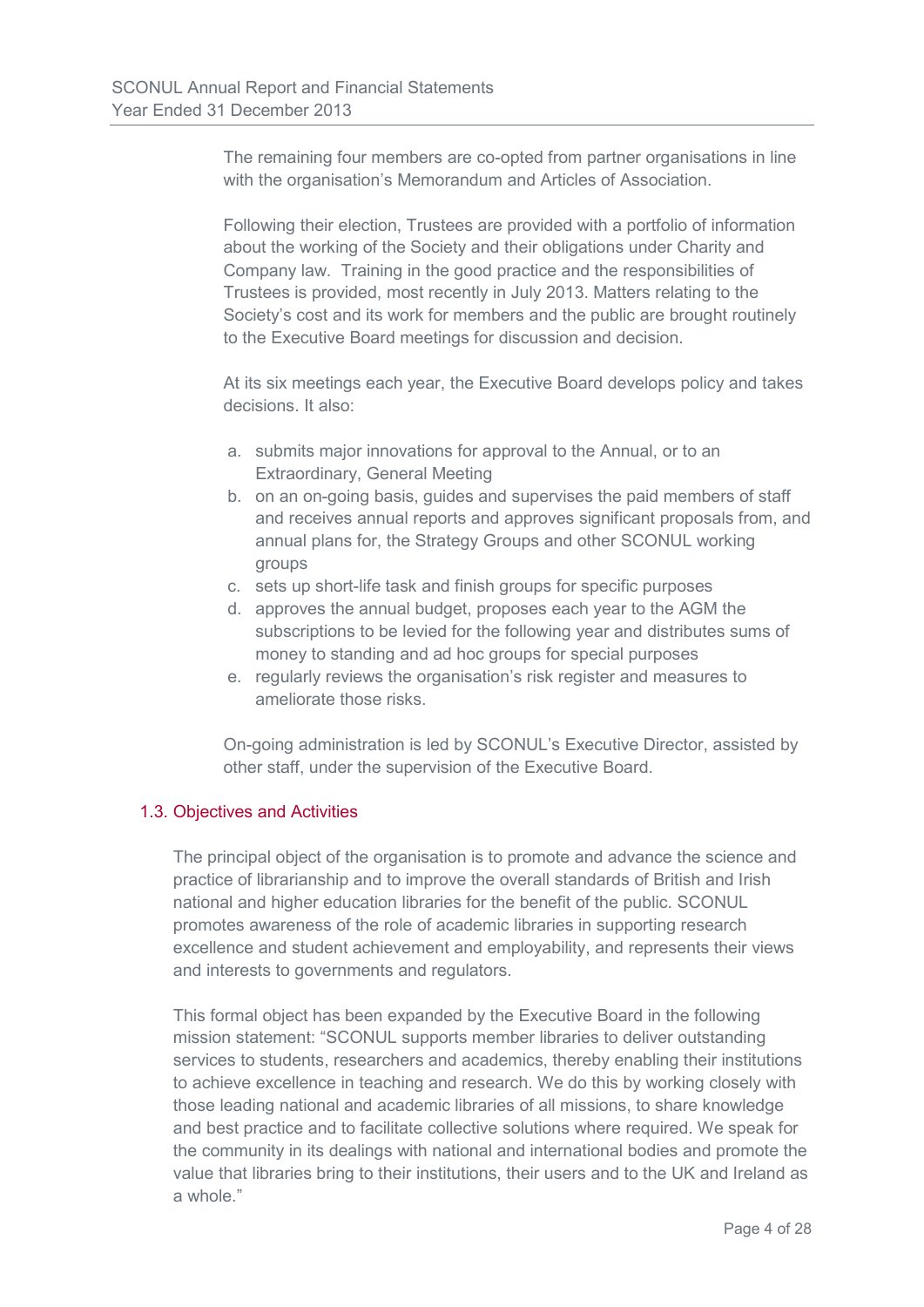At the 2012 AGM, SCONUL representatives approved the mission statement above as part of the strategy for the organisation which appears on the SCONUL website [\(www.sconul.ac.uk/sites/default/files/documents/SCONUL-strategy.pdf\)](http://www.sconul.ac.uk/sites/default/files/documents/SCONUL-strategy.pdf)

### 1.3.1. Public benefit

The Executive Board has referred to the Charity Commission's guidance on public benefit when reviewing SCONUL's aims and objectives and in planning future activities. Identifiable public benefit arose during 2013 from the work described below, highlights of which were:

- briefings for the UK Government on the legislative framework for higher education and national libraries; and on copyright and intellectual property law, as part of SCONUL's general advocacy ensuring that generic laws do not overlook the information needs of library users
- similar advice provided to the European Commission
- close liaison with partner organisations on significant policy developments affecting the work of academic libraries in the UK and Ireland, notably the development of policies on making research outputs open access by the UK Research Councils and other funders, and by HEFCE
- detailed investigation into the scope for collaborative development of major infrastructure and business processes in libraries, with a view to improved efficiency
- significant contribution towards publicly-available data on planning library buildings and services
- supporting strategic support for the development of library skills within and beyond the higher education sector
- the dissemination of knowledge of library user needs and factors influencing student success
- development of methodologies to measure and promote the quality of library services within higher education
- on-going provision of a UK-wide scheme for borrowing and reference across higher education libraries by researchers and students for which there were over 36,000 registrations in 2013
- publication of SCONUL's Annual Library Statistics , the standard dataresource for UK higher education libraries

### 1.4. Achievements and Performance

1.4.1. Advocacy about, and on behalf of, libraries

One of the major issues affecting SCONUL members in 2013 was the development of RCUK and other funder policies on making the outputs of UK research that they fund openly available to researchers, students and others. SCONUL worked closely with partners through the Open Access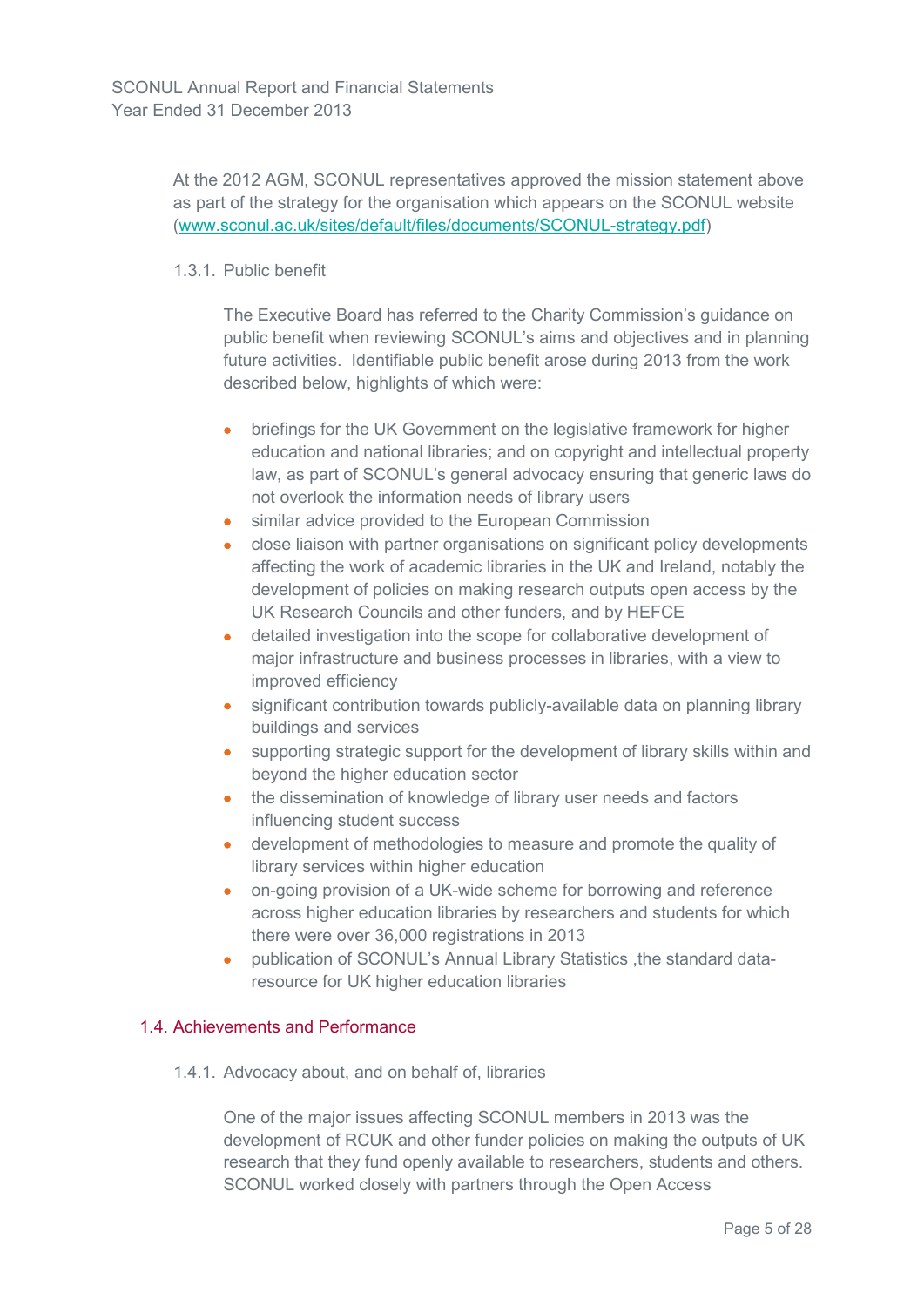Implementation Group and with Jisc, particularly on the development of workflows to manage payments under the new system. We also engaged closely with HEFCE and its peer bodies in Scotland and Wales on the development of its policy on open access and the Research Excellence Framework, in particular on ensuring proposals were workable and effective. SCONUL also held a joint meeting with the Chartered Institute of Library and Information Professionals (CILIP) under the auspices of the All Party Group on Libraries to brief Members of Parliament on open access developments and their implications for university libraries.

SCONUL continues to work closely with Jisc and other partners on the issue of the high cost of journals and in 2013 was invited to join the Electronic Information Resources Working Group which provides advice and support to Jisc Collections in its negotiations with publishers. The Executive Director has also provided comment on this issue to the media.

During 2013, SCONUL has continued to engage with government and with its members on reform of copyright and intellectual property law, which put into effect the recommendations of the Government-commissioned Hargreaves Review. SCONUL has worked through the umbrella groupings Copyright for Knowledge and the Libraries and Archives Copyright Alliance (LACA) to develop and present a clear set of arguments for the benefits of greater openness in scholarly communications while recognising the need for creators to be properly rewarded for their work. We have also established a Copyright Group made up of experts from among the SCONUL membership to bring together and share knowledge on copyright and to ensure members are fully briefed on new developments.

In addition, SCONUL has advocated for regulatory regimes for the UK and for the European Union which will allow the use of orphan works for academic purposes and for allowing data and text mining in the interests of academic study both within the UK and at EU level. This has included writing to the relevant European Commissioners to urge a more constructive approach in this area and being a joint signatory to a letter published in The Times newspaper which argues for a more liberal approach to text and data mining.

SCONUL ensures it is fully briefed on the passage of laws governing the use of information as they emanate from the European institutions. SCONUL is involved with the work of the European Bureau of Library and Information Documentation Associations (EBLIDA) and the Association of European Research Libraries (LIBER) which provide an important route to present our views to the European Commission and the European Parliament.

The Joint SCONUL/CILIP Health Working Group has continued to monitor the development of structural changes in the NHS and lobbied to ensure that they take proper account of the role of, and the importance of, libraries in supporting health outcomes. This has involved making submissions in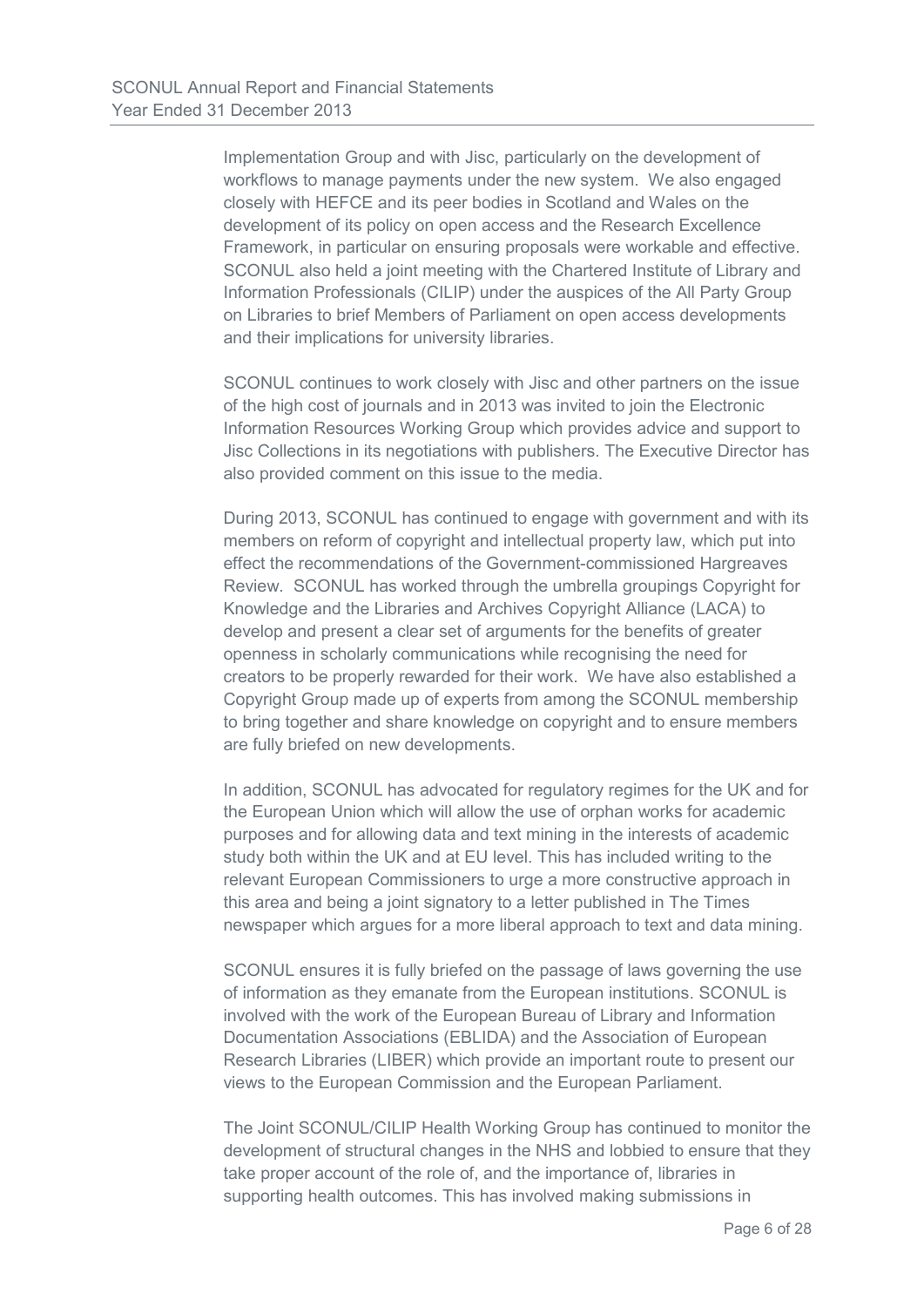response to Government consultations, including on its Knowledge Strategy for the NHS.

SCONUL has also engaged with the Quality Assurance Agency (QAA) on the development of its UK Quality Code for Higher Education, including submitting written evidence to its Review of the Code, and meeting QAA representatives to discuss how proposals can be developed to best evaluate the contribution libraries make to overall institutional quality.

### 1.4.2. Building effective partnerships

We continue to work closely with a range of other organisations operating within the library and higher education spheres and have emphasised the importance of libraries as follows:

### The British Library

We work closely with the British Library on the long term future of scholarly communications and on the provision of services; on the development of core standards for bibliographic metadata; and on the development of services such as inter-library loans to SCONUL members.

### British University Finance Directors Group (BUFDG)

During 2013, SCONUL has developed a closer working relationship with BUFDG particularly around the issue of the VAT charged on e-books. We have also worked with them and with other stakeholders on the efficiency agenda across higher education. SCONUL is a member of the UUK-led Efficiency through Benchmarking Group.

### Chartered Institute of Library and Information Professionals (CILIP)

We continue to foster closer links with the wider and public library community through strategic alliances with the CILIP and the Society of Chief Librarians. Together we have coordinated the promotion of the value of all libraries to our society and economy, including in Parliament through the All Party Group on Libraries.

### **HEFCE**

SCONUL is involved in the expert panel informing the HEFCE project on the future of the academic monograph and has worked with HEFCE on the issue of open access, as discussed above.

### Jisc

During 2013, SCONUL worked closely with Jisc on the development of a set of proposals for projects designed to map new developments in the library and HE environments, to identify and plan new services and to develop guidance on best practice for academic libraries. We have contributed to a number of significant projects such as the development of a National Monograph Strategy, a project on improving access and identity management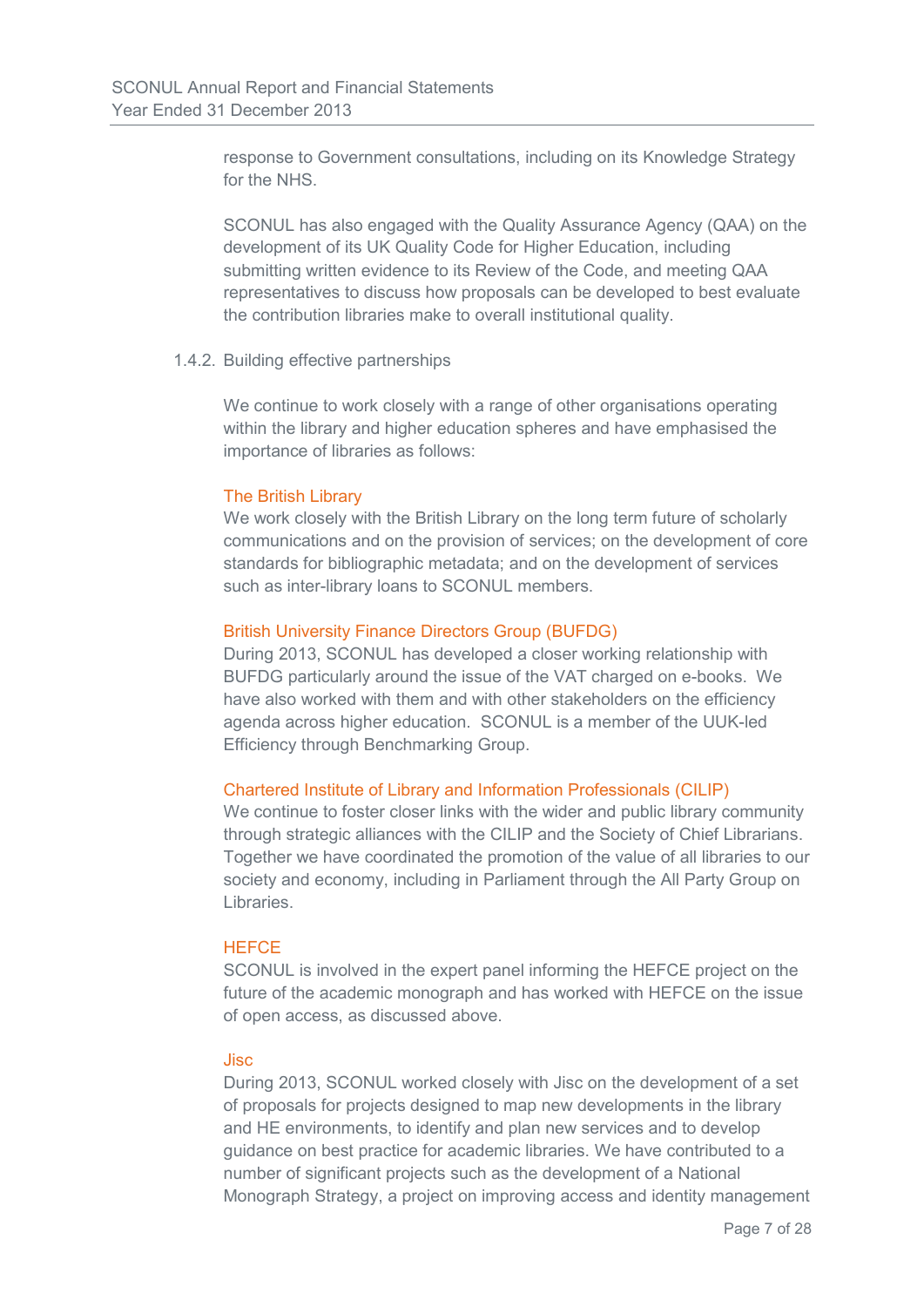and projects designed to make digitised resources more discoverable and to allow easier discovery of open access materials contained in institutional repositories.

We also continued to work on the development of the Knowledge Base + (KB+) service and to sit on a number of governance and stakeholder groups informing Jisc's planning and work programme. In addition, SCONUL has continued to contribute to the on-going consultation and discussion about the shape and focus of the reformed Jisc.

### The Leadership Foundation for Higher Education

SCONUL jointly funds a Future Leaders programme for senior library managers to support succession management and career development in member institutions. Developing the library community's leadership capacity is critical to the success of higher education institutions and the quality of student experience. SCONUL wishes to raise awareness of the Leadership Foundation programme and SCONUL representatives on the Future Leaders Steering Group continue to monitor the issues of sustainability, financial and time costs.

### Research Libraries UK (RLUK)

RLUK and SCONUL worked closely together over a wide range of issues in the scholarly communications field including research data management; open access and the cost of academic journals. We have also worked with them extensively on copyright law reform, orphan works and text and data mining as joint members of Copyright for Knowledge and LACA.

### Universities and Colleges Information Systems Association (UCISA)

SCONUL has a long-standing, effective partnership with UCISA on issues of mutual interest such as the future of Jisc and the JANET network; the development of shared services with UCISA representation on the SCONUL Shared and Collaborative Services Strategy Group; on walk-in access to electronic resources within libraries, and through our joint support for the Future Leaders Programme.

### 1.4.3. Promoting and sharing good practice

SCONUL has been working actively with members on identifying and sharing knowledge about the implications of the developments in open access discussed above. SCONUL produced a detailed briefing for members on these issues, outlining the main policy changes and looking at best practice in implementing the necessary changes to workflows and other practices. We have also set up an Advisory Panel of external experts to ensure that SCONUL members are fully informed.

SCONUL has made an important contribution to the development of information and digital literacy skills amongst member institutions over many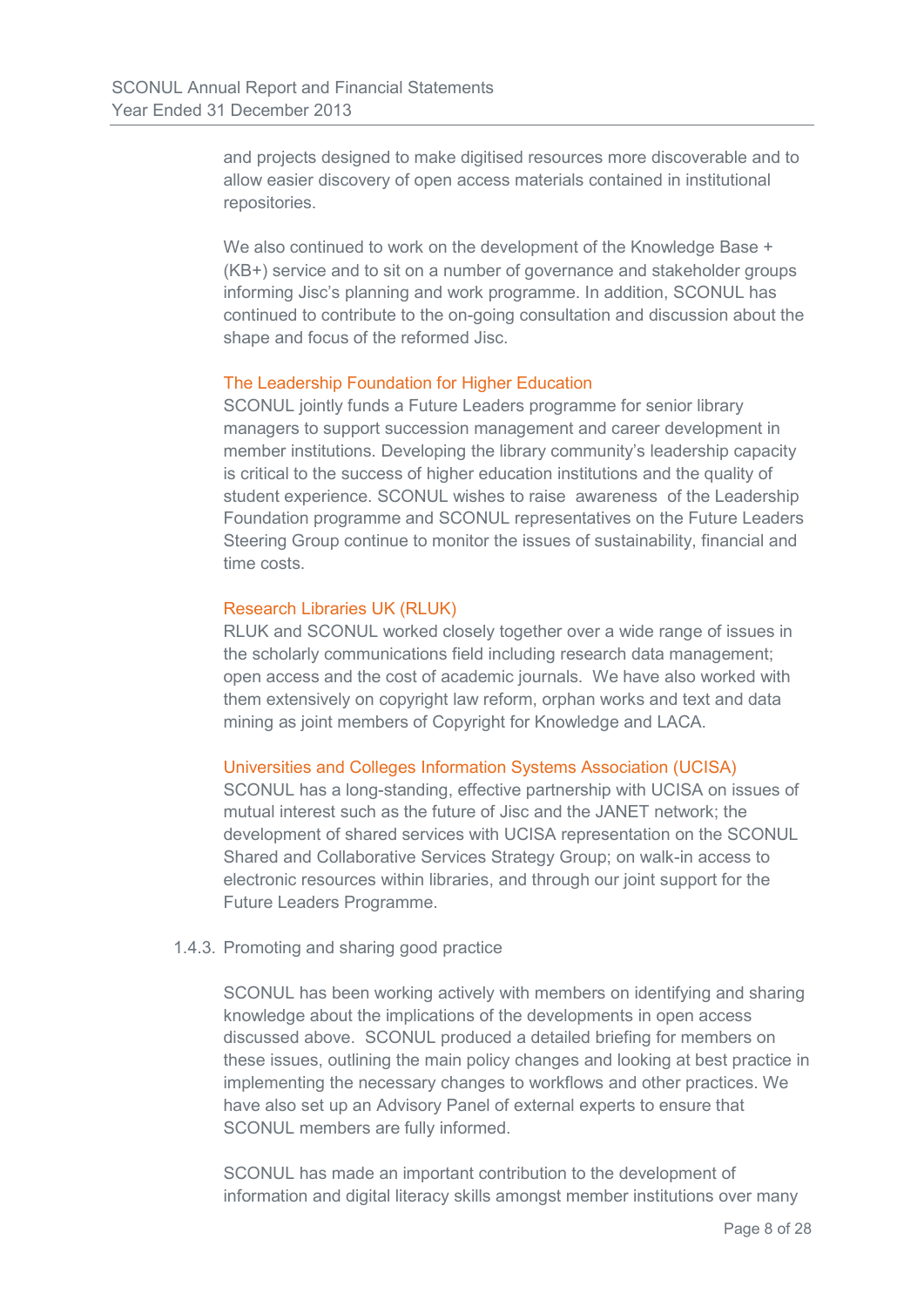years and in 2013 we continued our work in this area through our contribution to the Jisc Programme, Developing Digital Literacies, which focused on enhancing the digital scholarship skills of information professionals. Some of the outcomes of this work were the development of a set of good practice case studies on information and data management training; a LibGuide on digital literacies for post-graduates and a set of digital literacy resources. SCONUL is also an active participant in the Research Information Literacy and Digital Scholarship group (RILADS).

In 2013, SCONUL published the report of the WATER (Walk-in Access To E-Resources) project. The report provides advice on the case for visitor access to e-resources; guidance for the implementation of visitor access and case studies from a range of institutions which have successfully implemented visitor access to e-resources. This project was undertaken by SCONUL in association with the M25 Consortium of Academic Libraries to promote wider uptake of visitor access to e-resources across the sector.

SCONUL also provided advice and support to its members on the effective use of library space, including holding its triennial Library Design Awards, which highlight excellence in library design and space planning. SCONUL members also continued to contribute data to the 'Designing Libraries' website, and SCONUL is represented on the Advisory Board of the Community Interest Company which runs it. This website provides detailed factual information to help anyone involved in planning new library buildings or refurbishments of existing libraries.

#### 1.4.4. Working better together

The HEFCE funded UK Research Reserve project was extended for a further year to complete its programme of work on the long-term preservation of research materials in libraries, thus facilitating reduced duplication of holdings. SCONUL's role in this collaboration is important, not only through our representation on the project board and on the selection panel for participating libraries but more crucially in leading negotiations as to which libraries would hold particular items of rare research material.

SCONUL has a strong commitment to cost-effectiveness and efficiency in the delivery of higher education library services. In 2012, SCONUL joined forces with UUK and a series of other partners in a successful bid for funding under the HEFCE Innovation and Transformation Fund for a project to look at delivering efficiency through effective benchmarking. This project is on-going and SCONUL is contributing to the design and development of the project as a member of the Efficiency through Benchmarking Group.

SCONUL continues to support the development of EThOS (Electronic Theses Online Service) which delivers a 'single point of access' where researchers the world over can access theses produced by UK Higher Education. It does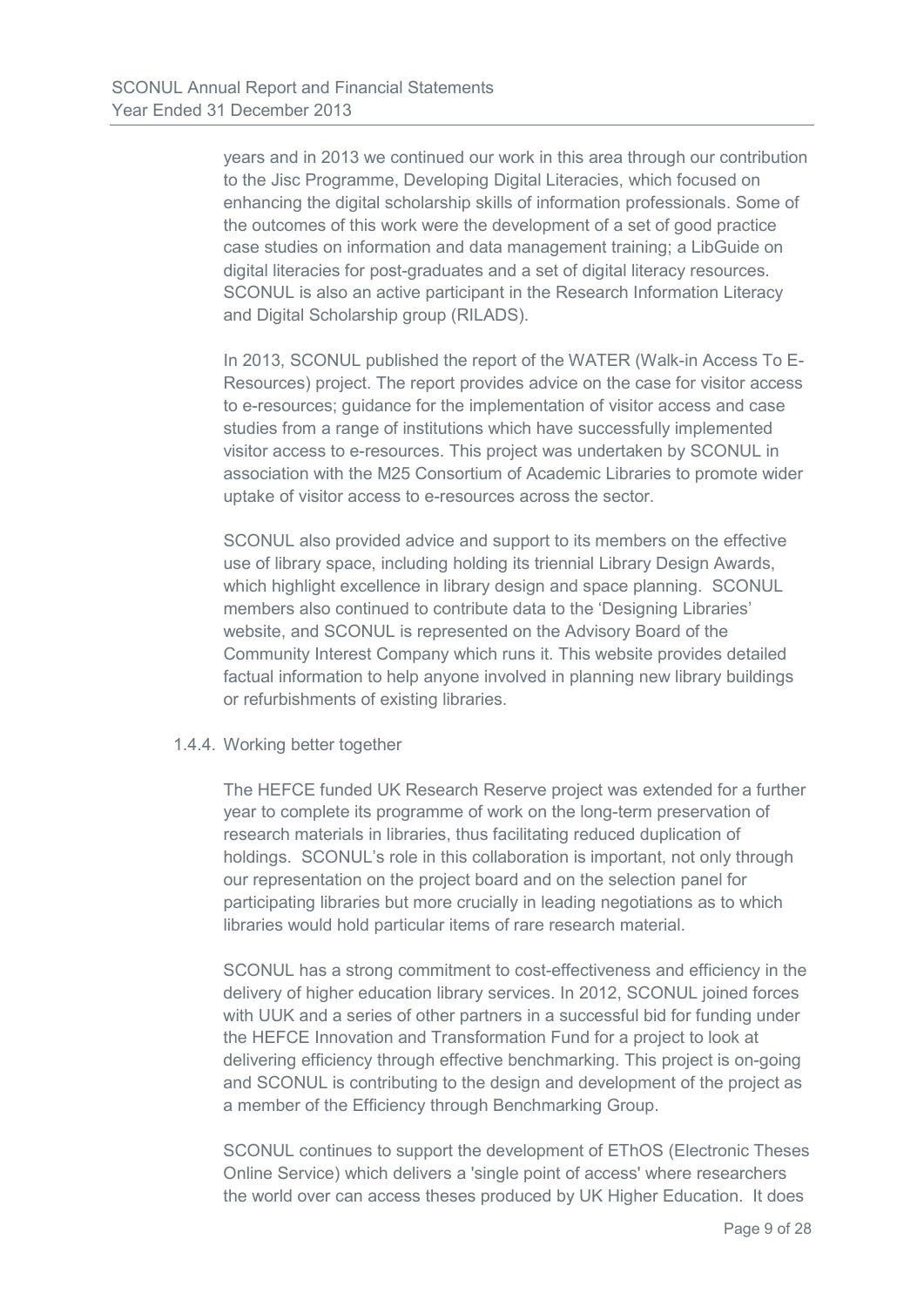this by implementing a central 'hub' comprising an e-store and a digitisation suite at The British Library which automatically harvests e-theses from Institutional Repositories and digitises paper theses from participating institutions to offer a single point of access. The Executive Director is a member of the EThOS Advisory Board and helps shape the development of the service to meet the needs of the UK higher education library community.

One of our most significant contributions to shared service delivery for the benefit of library users is the SCONUL Access service. Our scheme allows for students of one member institution to use the libraries of other member institutions and is important in enabling students to study while at home or away from their own university. There were 36,045 registrations to this UKwide scheme for borrowing and reference use of higher education libraries by researchers and students in 2013. This represents a steady increase in use of the scheme over the past four years, with 30,438 registrations processed in  $2010^1$  $2010^1$  $2010^1$ .

SCONUL continues to publish, and develop, our detailed annual statistical survey of UK higher education libraries which remains the key factual basis for future planning in our constituency. The early publication of a strategic sub-set of data has now become standard practice, while an overall review of the statistics collected was begun in 2013. The review process involved a number of consultation events with members about the future direction of this important service.

SCONUL continues to be heavily involved in the shared services arena and works closely with Jisc to identify and scope potential shared services through the Shared and Collaborative Services Strategy Group and other Strategy Groups. We provide governance and advice on the development of existing services such as KB+ as well as making recommendations for future areas of work. For example, SCONUL and Jisc worked closely on its Library Management Services Change Programme, including holding briefing events for members on technological and service developments in this area.

SCONUL members are involved in a wide range of national shared services and also participate in, and deliver, a range of shared services at the regional level. In 2013 SCONUL brought together the regional and national library consortia operating in the UK and Ireland in a Regional Shared Services Symposium to share information and best practice in the delivery of shared services.

Similarly, SCONUL has worked closely with Jisc on the development of its Library Analytics and Metrics Project (LAMP) which is developing a a data dashboard service to provide academic libraries with a tool to bring together

 $\overline{a}$ 

<span id="page-13-0"></span>Last year's annual report included a figure of 48,224 users; this was due to one institution inaccurately reporting an increase of over 10,000 registrations.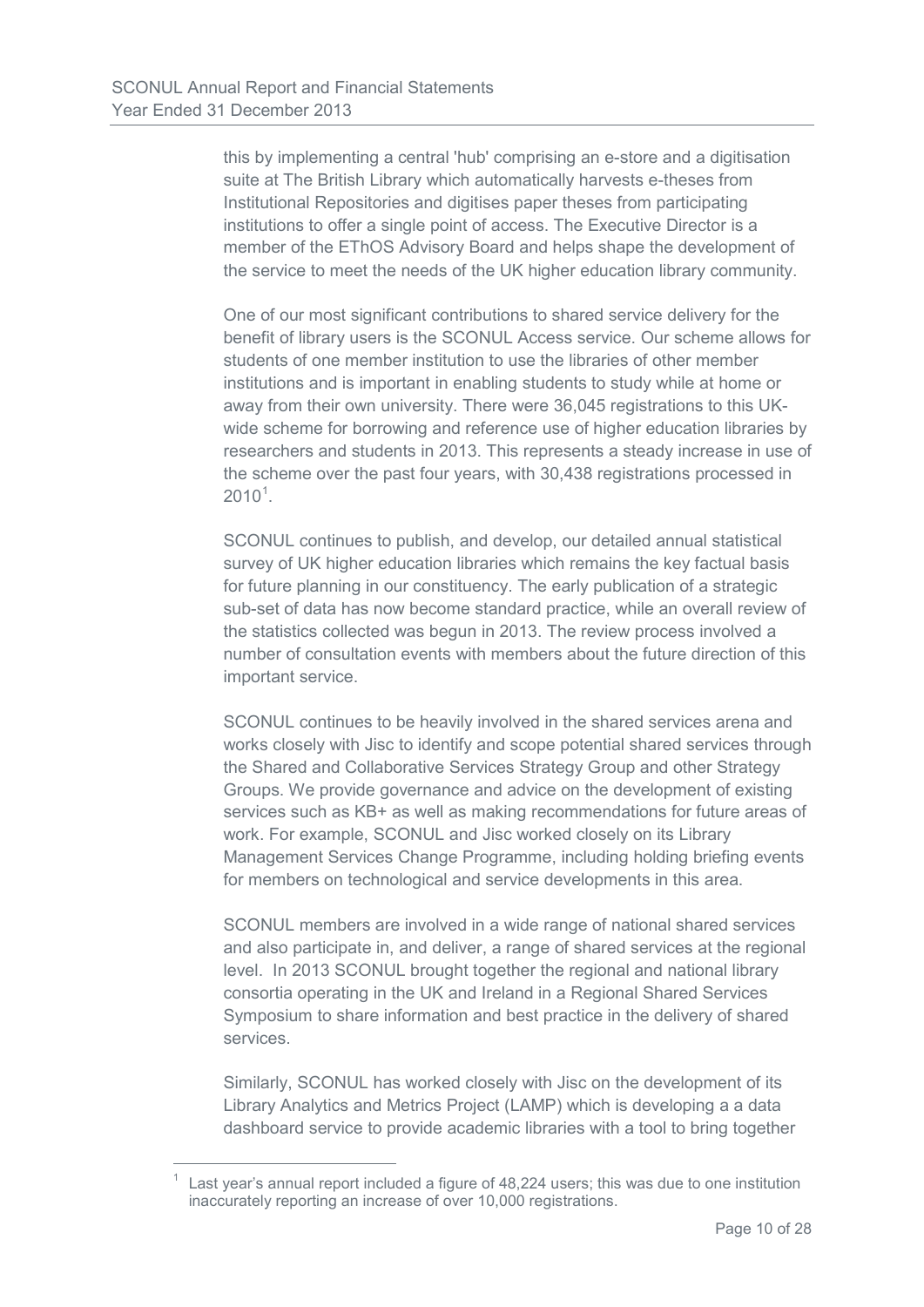and visualise the wide range of data collected by libraries as part of day-today activities.

### 1.4.5. Ensuring SCONUL is fit for purpose

The new organisational structure for SCONUL, introduced in 2012, has proved effective in ensuring that the organisation is focusing its resources on supporting members in dealing with the significant challenges they are facing. The four Strategy Groups were fully operational by the start of 2013. Each Group is chaired by a member of the SCONUL Board and aims to identify developing issues within its area. The Groups work with the SCONUL office to respond to policy developments and keep members informed of developments within each area.

The four Strategy Groups are focusing their work in the following areas and will continue to do so over the course of 2014 and 2015.

| <b>Academic Content and</b><br><b>Communications</b> | Open access: policy developments<br>and advice for members.<br>Research data management: the<br>development of standards and best<br>practice advice.<br>Challenges to libraries on the<br>acquisition and handling of e-books.<br>The rising cost of e-journals and e-<br>books for academic libraries. |
|------------------------------------------------------|----------------------------------------------------------------------------------------------------------------------------------------------------------------------------------------------------------------------------------------------------------------------------------------------------------|
| <b>Performance and Quality</b>                       | Reform of the SCONUL statistics to<br>ensure they are fit for purpose.<br>Engaging with the QAA on reform of<br>the Institutional Review process.<br>The benchmarking and efficiency<br>agenda as applied to academic<br>libraries.<br>The value and impact of academic<br>libraries.                    |
| <b>Shared and Collaborative</b><br><b>Services</b>   | The on-going development of the<br>KB+ service.<br>Providing advice and support to<br>members on library management<br>systems and services.<br>The development of the National<br>Monograph Strategy.<br>Building links internationally with<br>bodies active in the shared services<br>arena.          |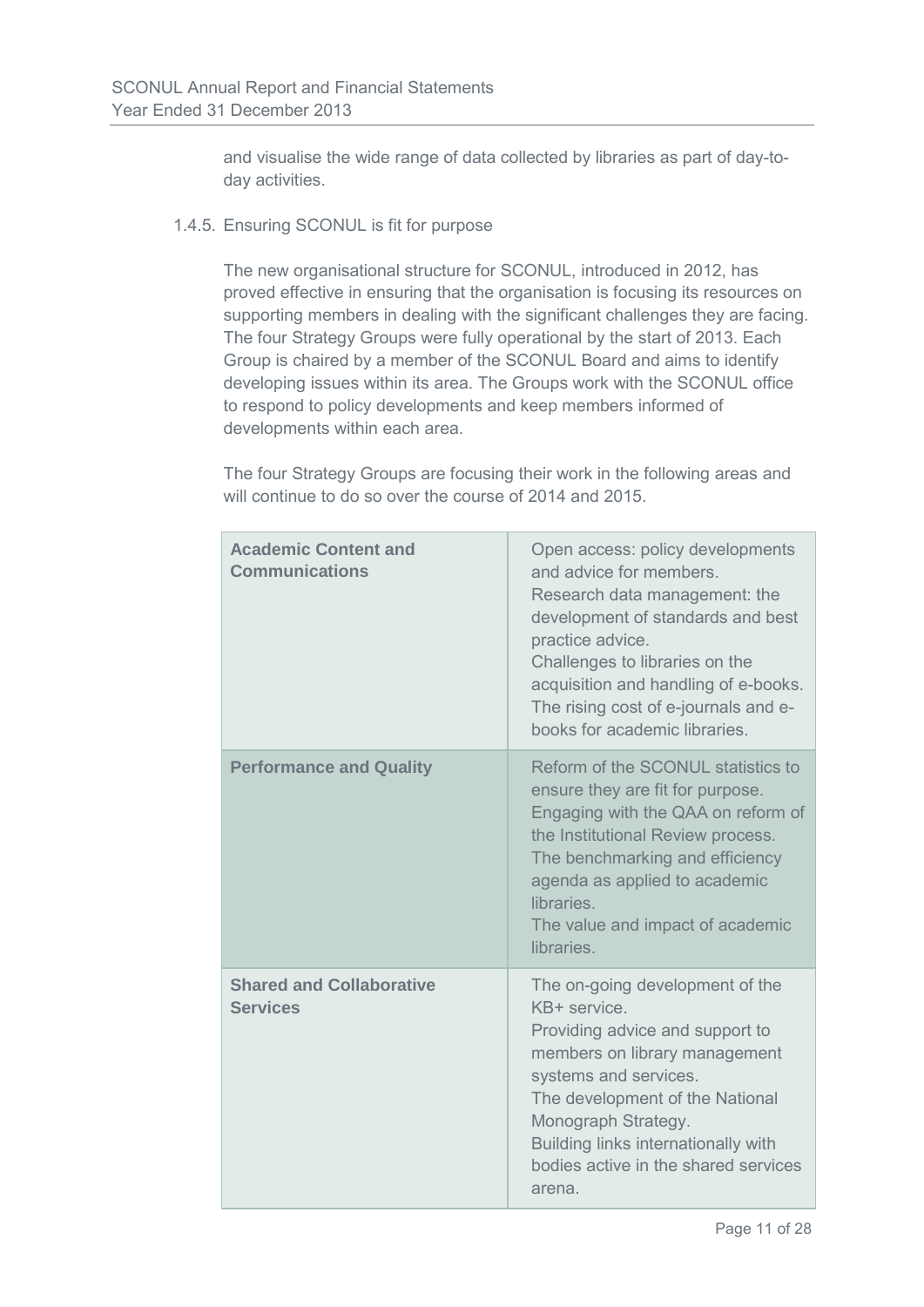| higher education and its relevance<br>to academic libraries.<br>Digital literacy initiatives as<br>discussed above. |
|---------------------------------------------------------------------------------------------------------------------|
|---------------------------------------------------------------------------------------------------------------------|

The redevelopment of SCONUL's website was completed in 2013 with the assistance of a website project manager. One of the major benefits of the redesign is that students and other users are able to register for the SCONUL Access scheme on-line without needing to visit their institution's own library. This fosters the capacity of students and researchers at UK universities to pursue their studies and research objectives.

SCONUL continues to provide support funding for INSPIRE, the service which provides a UK-wide access and referral scheme to assist the general library user. In the absence of other significant sources of funding, the main focus for the Inspire management is the development of their website and the fostering of close working relationships between public and private libraries.

### 1.5. Financial Review

The results for the year to 31 December 2013 are set out in the Statement of Financial Activities. The Charity's fund balances and the net assets that constitute them are set out in the Balance Sheet.

2013 saw the further planned depletion of the Society's reserves by £73,539. £14,875 of this spend was to fund the development of the SCONUL website, as discussed above. Overall, the deficit is part of a planned reduction agreed by the SCONUL Executive Board in line with Charity Commission guidance, in order to bring reserves down to a point sufficient to provide a cushion against risks but not unnecessarily high.

Interest income on reserves is still low at an average of around 0.5%. Subscription income was broadly level due to limiting an overall rise in subscriptions to 1% in recognition of the financial uncertainty faced by higher education. At the 2012 AGM members voted in favour of a three year package of subscription increases: 10% in 2013; 10% in 2014; and by inflation in 2015. Overall total income was as anticipated.

A satisfactory balance between day-to-day and longer-term holdings of funds has been adopted, as follows: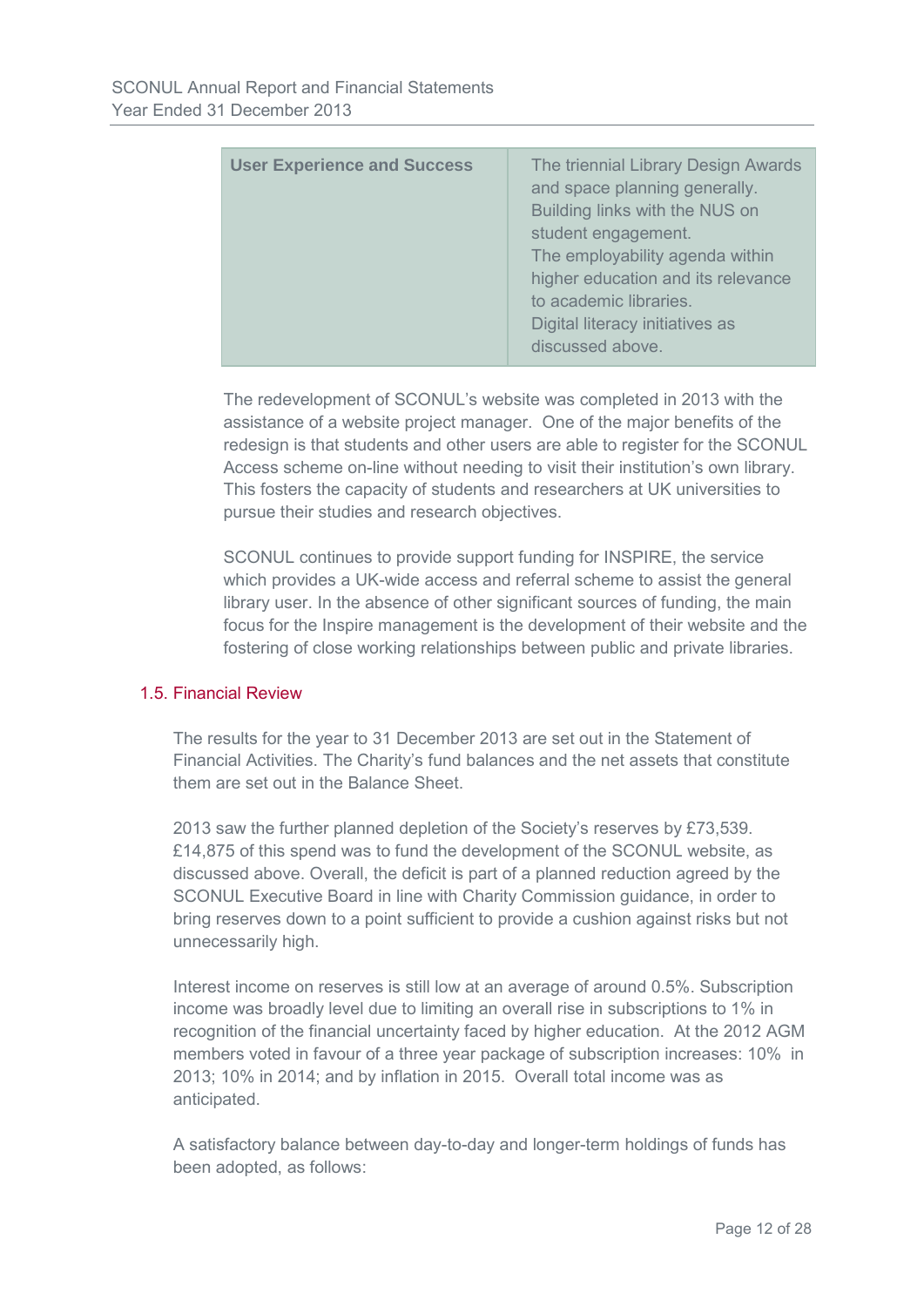- short-term funds kept in a deposit account at the bank, which automatically tops up the current account when its balance falls below £10,000
- other funds, the working reserve, kept in the Charities Official Investment Fund. These balances are high at the beginning of the year when subscriptions fall due and are received and are reduced towards the end of the year to provide day-today funds for expenses incurred.

The Executive Board considers the major risks faced by SCONUL on a regular basis and they are of the opinion that systems are in place to manage them. A "live" risk register is maintained by the SCONUL office, and is reviewed twice a year by the Executive Board. This covers both financial and non-financial risks; identifies both the likelihood and severity of any risk and identifies activities required to mitigate the risks identified.

SCONUL has no formal relationship with other charities with the important exception that its member institutions are nearly all charities themselves.

This report has been prepared in accordance with the provisions applicable to companies entitled to the small companies' exemption.

Approved by the Executive Board and signed on its behalf by

Trustee:

Date: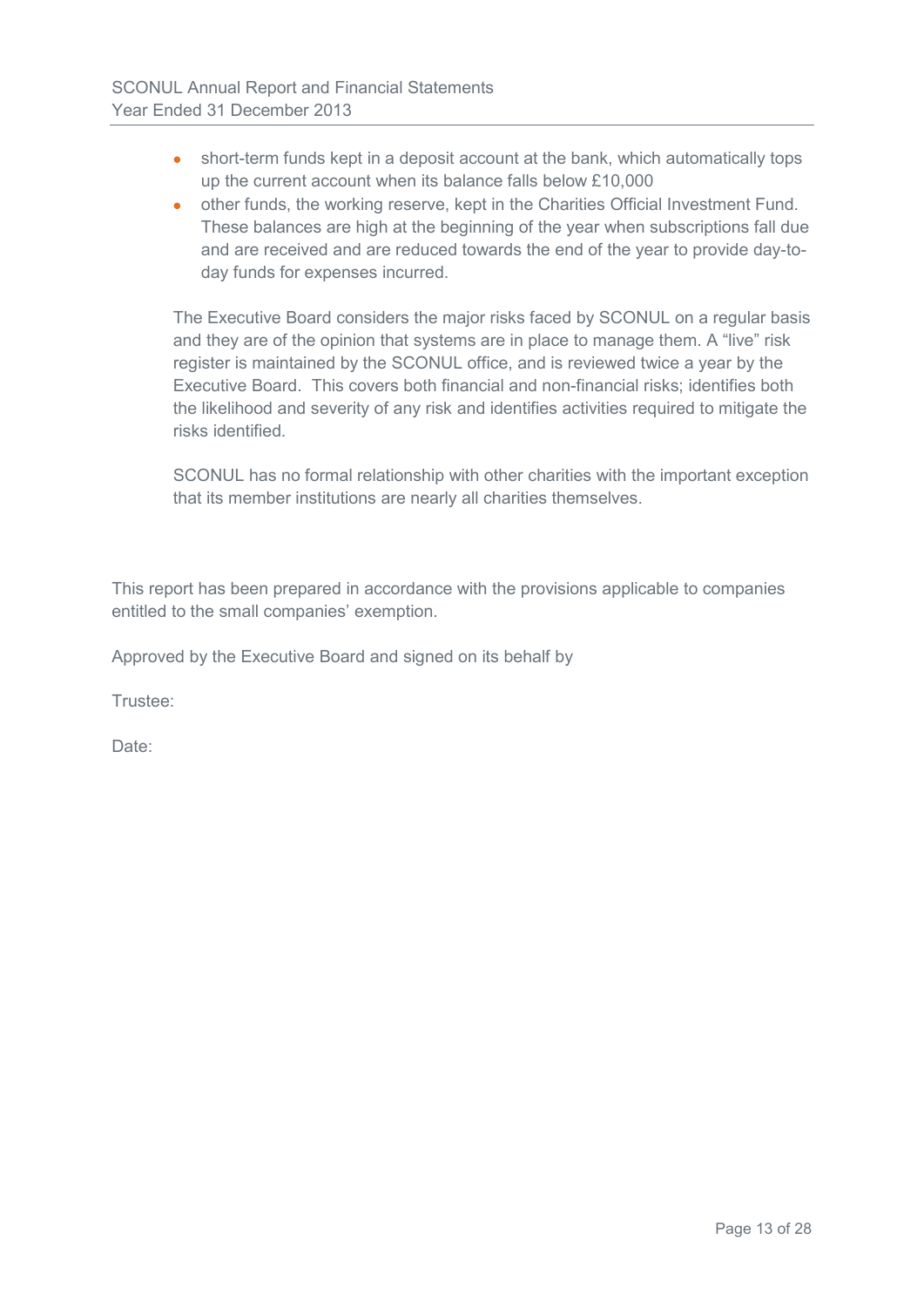### 2. Independent Auditor's Report to Members of the Society of College, National and University Libraries

We have audited the financial statements of The Society of College, National and University Libraries for the year ended 31 December 2013 on pages 16 to 30. The financial reporting framework that has been applied in their preparation is applicable law and United Kingdom Accounting Standards (United Kingdom Generally Accepted Accounting Practice).

This report is made solely to the charitable company's members, as a body, in accordance with Chapter 3 of Part 16 of the Companies Act 2006. Our audit work has been undertaken so that we might state to the charitable company's members those matters we are required to state to them in an auditor's report and for no other purpose. To the fullest extent permitted by law, we do not accept or assume responsibility to anyone other than the charitable company and the charitable company's members as a body, for our audit work, for this report, or for the opinions we have formed.

### Respective responsibilities of trustees and auditor

As explained more fully in the Responsibilities of the Executive Board set out on pages 2 to 3, the trustees (who are also the directors of the company for the purposes of company law) are responsible for the preparation of the financial statements and for being satisfied that they give a true and fair view.

Our responsibility is to audit and express an opinion on the financial statements in accordance with applicable law and International Standards on Auditing (UK and Ireland). Those standards require us to comply with the Auditing Practices Board's (APB's) Ethical Standards for Auditors.

### Scope of the audit of the financial statements

A description of the scope of an audit of financial statements is provided on the Financial Reporting Council's website at http://www.frc.org.uk/Our-Work/Codes-Standards/Audit-and-assurance/Standards-and-guidance/ Standards-and-guidance-forauditors/Scope-of-audit/UK-Private-Sector-Entity-(issued-1-December-2010).aspx

### Opinion on financial statements

In our opinion the financial statements:

• give a true and fair view of the state of the charitable company's affairs as at 31 December 2013 and of its incoming resources and application of resources, including its income and expenditure, for the year then ended;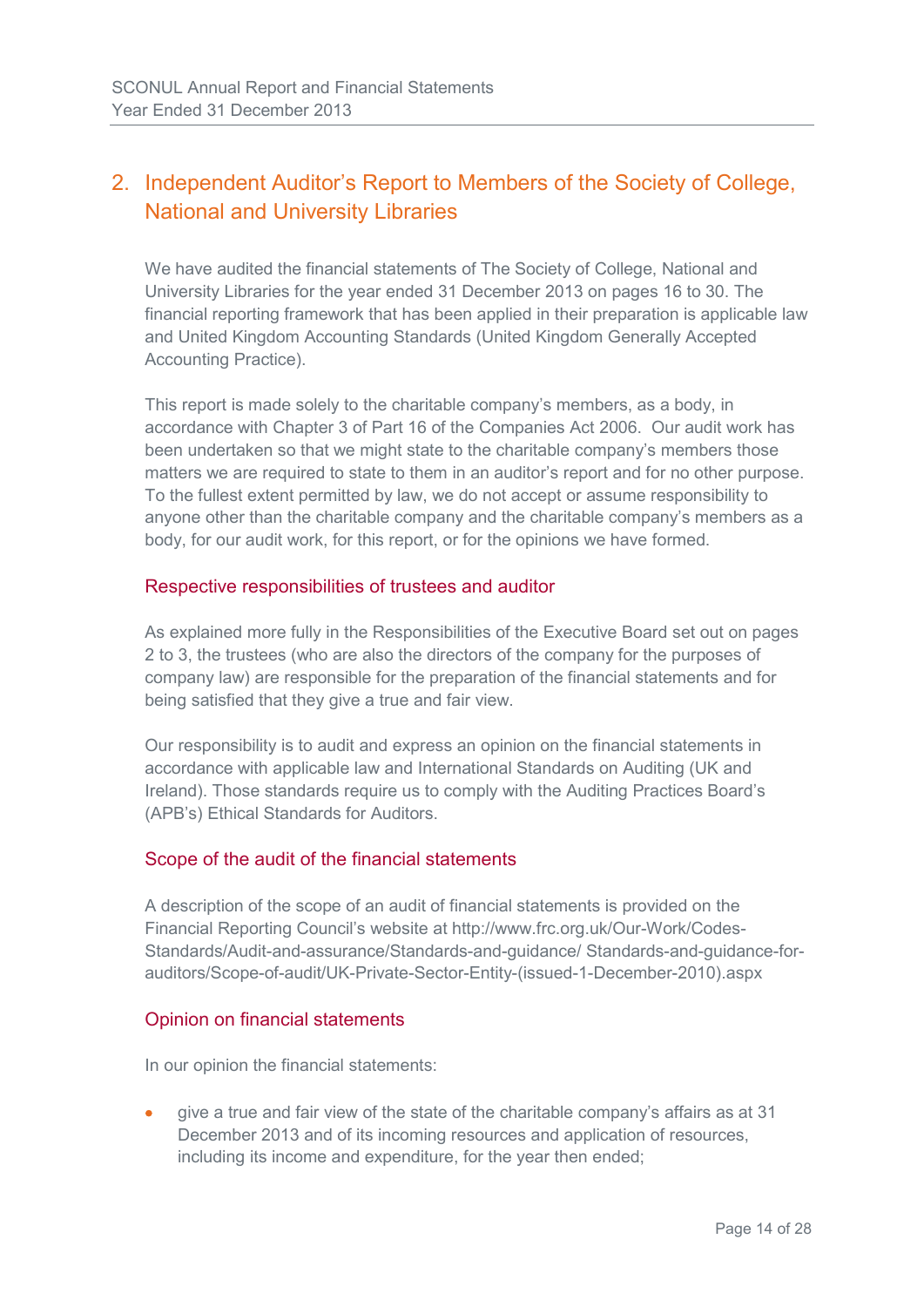- have been properly prepared in accordance with United Kingdom Generally Accepted Accounting Practice; and
- have been prepared in accordance with the Companies Act 2006.

### Opinion on other requirement of the Companies Act 2006

In our opinion the information given in the Report of the Executive Board for the financial year for which the financial statements are prepared is consistent with the financial **statements** 

### Matters on which we are required to report by exception

We have nothing to report in respect of the following matters where the Companies Act 2006 requires us to report to you if, in our opinion:

- the charity has not kept adequate accounting records, or returns adequate for our audit have not been received from branches not visited by us; or
- the financial statements are not in agreement with the accounting records and returns; or
- certain disclosures of trustees' remuneration specified by law are not made; or
- we have not received all the information and explanations we require for our audit.
- the Trustees were not entitled to prepare the financial statements in accordance with the small companies regime and take advantage of the small companies exemption from the requirement to prepare a strategic report or in preparing the Report of the Executive Board.

Sarah Mason (Senior Statutory Auditor) For and on behalf of BAKER TILLY UK AUDIT LLP, Statutory Auditor Chartered Accountants The Pinnacle 170 Midsummer Boulevard Milton Keynes MK9 1BP Date: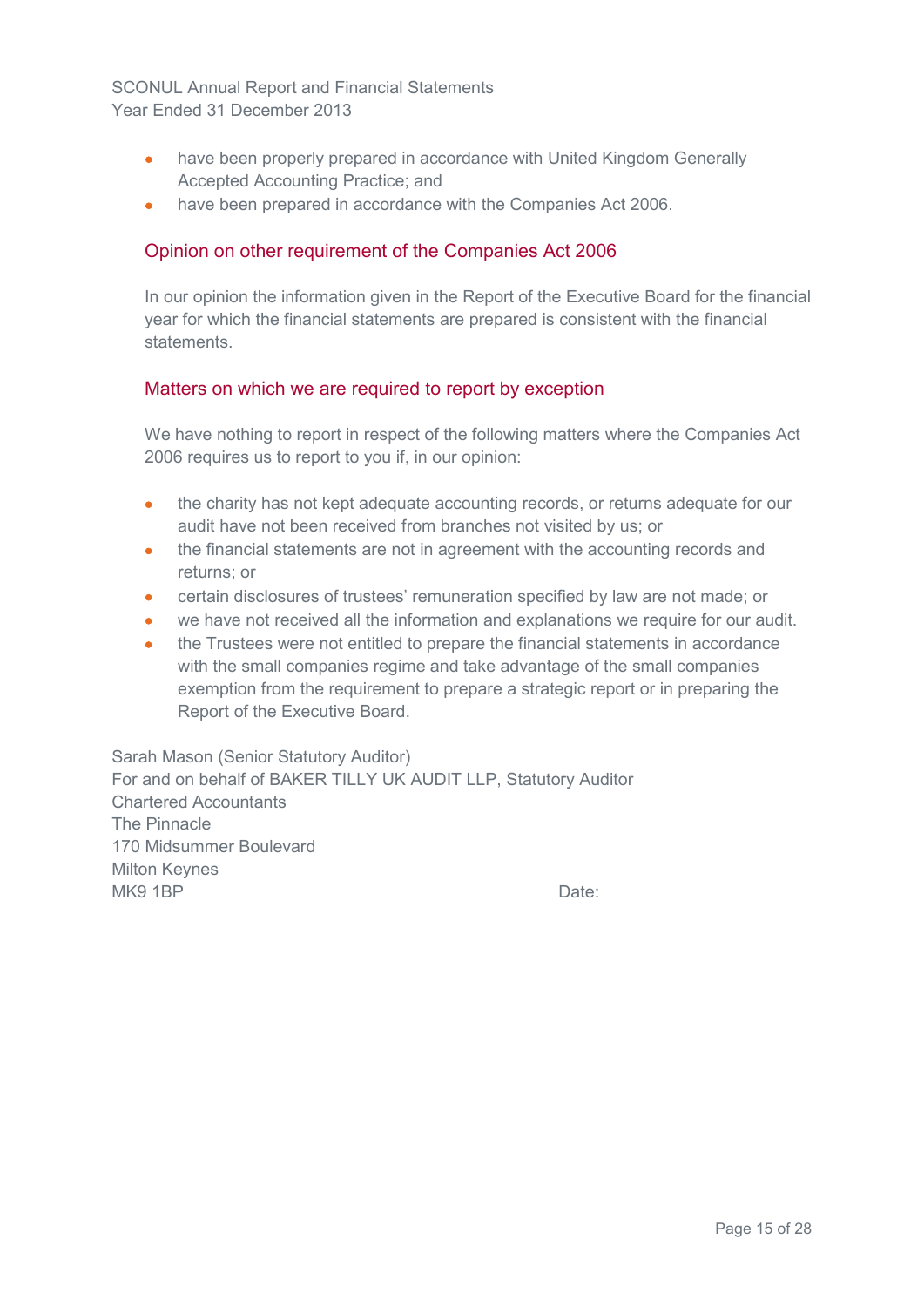### 3. Statement of Financial Activities (including Income and Expenditure Account)

|                                                                                                                                    |                |                    |                   | Total              | Total              |
|------------------------------------------------------------------------------------------------------------------------------------|----------------|--------------------|-------------------|--------------------|--------------------|
|                                                                                                                                    |                | Unrestricted       | <b>Restricted</b> | Funds              | <b>Funds</b>       |
| <b>Incoming resources</b>                                                                                                          | <b>Notes</b>   | Funds<br>£         | Funds<br>£        | 2013<br>£          | 2012<br>£          |
| <b>Incoming resources from</b><br>generated funds:<br><b>Voluntary income</b><br>Subscriptions                                     |                | 333,704            |                   | 333,704            | 304,486            |
| Other voluntary income                                                                                                             |                | 24,756             |                   | 24,756             | 24,600             |
| Investment income                                                                                                                  |                | 2,032              |                   | 2,032              | 4,673              |
| <b>Charitable activities:</b><br>Meetings, conferences and events<br>Working groups, projects and                                  |                | 80,221             |                   | 80,221             | 70,199             |
| operational schemes                                                                                                                |                | 9,429              | 6,000             | 15,429             | 23,550             |
| Total incoming resources                                                                                                           | $\overline{c}$ | 450,142            | 6,000             | 456,142            | 427,508            |
| <b>Resources expended</b>                                                                                                          |                |                    |                   |                    |                    |
| <b>Charitable expenditure:</b><br><b>Charitable activities</b><br>Meetings, conferences and events<br>Working groups, projects and |                | 141,532            |                   | 141,532            | 152,011            |
| operational schemes<br>Lobbying and relations with other<br>bodies<br>Communication with members and                               |                | 139,549<br>121,122 | 24,737            | 164,286<br>121,122 | 191,763<br>176,638 |
| with the public                                                                                                                    |                | 58,136             |                   | 58,136             | 73,660             |
| Governance costs                                                                                                                   |                | 44,605             |                   | 44,605             | 49,245             |
| Total resources expended                                                                                                           | 10             | 504,944            | 24,737            | 529,681            | 643,317            |
| Net outgoing resources before<br>transfers                                                                                         | 1              | (54, 802)          | (18, 737)         | (73, 539)          | (215, 809)         |
| Transfers between funds                                                                                                            | 11             | 10,482             | (10, 482)         |                    |                    |
| Net movements in funds                                                                                                             |                | (44, 320)          | (29, 219)         | (73, 539)          | (215, 809)         |
| Total funds at 1 January 2013                                                                                                      |                | 286,184            | 36,793            | 322,977            | 538,786            |
| <b>Total funds at 31 December 2013</b>                                                                                             |                | 241,864            | 7,574             | 249,438            | 322,977            |

All of the activities of the charity are classed as continuing.

The Statement of Financial Activities includes all gains and losses in the year.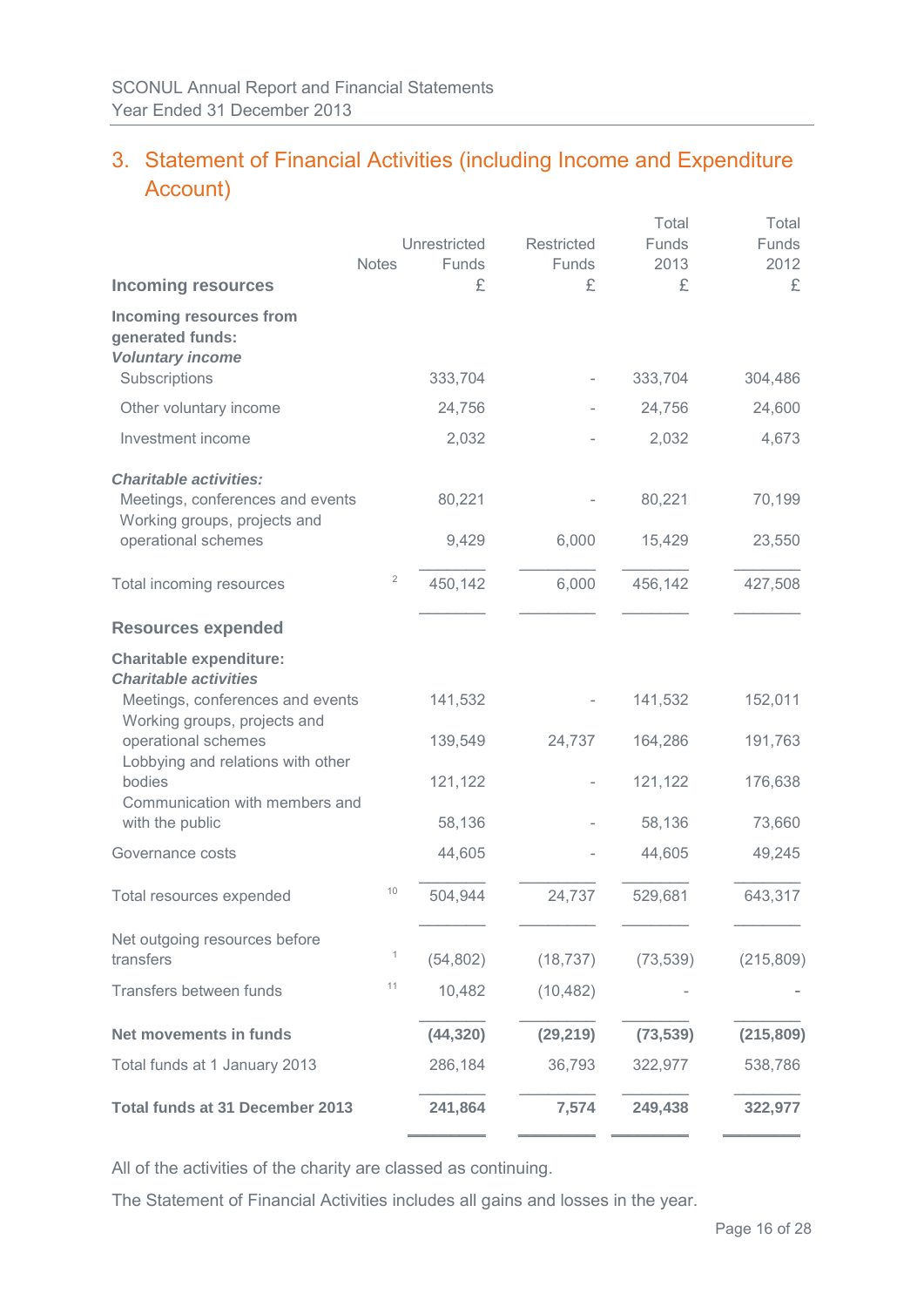### 4. Balance Sheet Company No: 1436951

|                                                    | <b>Notes</b>   |        | 2013    |        | 2012      |
|----------------------------------------------------|----------------|--------|---------|--------|-----------|
|                                                    |                | £      | £       | £      | £         |
| <b>Fixed assets</b><br>Tangible assets             | $\,$ 5 $\,$    |        | 11,555  |        | 33,504    |
| Investments                                        | 6              |        | 220,014 |        | 318,237   |
|                                                    |                |        |         |        |           |
| <b>Current assets</b>                              |                |        | 231,569 |        | 351,741   |
| <b>Stocks</b>                                      |                |        |         | 3,401  |           |
| Debtors                                            | $\overline{7}$ | 19,559 |         | 26,332 |           |
| Cash at bank and in hand                           |                | 40,593 |         |        |           |
|                                                    |                | 60,152 |         | 29,733 |           |
| Creditors - amounts falling due<br>within one year | 8              | 42,283 |         | 58,497 |           |
| Net current assets/(liabilities)                   |                |        | 17,869  |        | (28, 764) |
| <b>Net assets</b>                                  |                |        | 249,438 |        | 322,977   |
| <b>Funds</b>                                       |                |        |         |        |           |
| Restricted                                         | 11             |        | 7,574   |        | 36,793    |
| Unrestricted - Designated                          | 11             |        | 14,596  |        | 500       |
| Unrestricted - General                             | 11             |        | 227,268 |        | 285,684   |
|                                                    |                |        | 249,438 |        | 322,977   |

This report and financial statements have been prepared in accordance with the provisions applicable to companies entitled to the small companies exemption.

These financial statements were approved and authorised for issue by the Executive Board on and signed on its behalf by:

…………………..………….. .. ) **Chair**

……………………………...…. ) **Hon. Treasurer** 

The notes and accounting policies on pages 18 to 28 form part of these financial statements.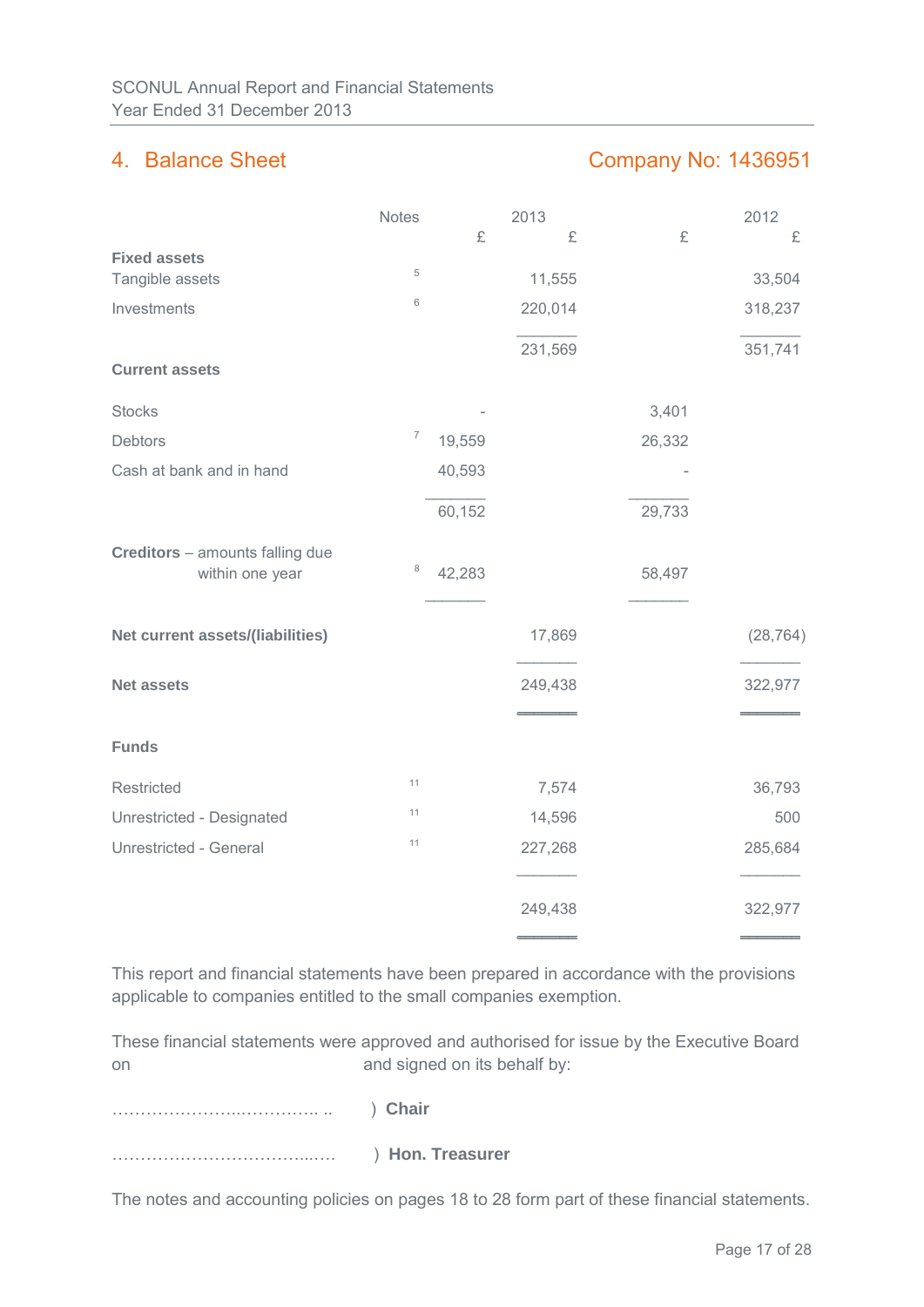### 5. Accounting Policies

### a. Basis of accounting

The financial statements have been prepared under the historical cost convention, in accordance with the Companies Act 2006 and the Statement of Recommended Practice 'Accounting and Reporting by Charities (SORP 2005)' and applicable accounting standards.

### b. Going Concern

The Charity's activities, together with the factors likely to affect its future development, performance and position are set out in the Report. The charity has sufficient financial resources. As a consequence, the Trustees believe that the charity is well placed to manage its risks successfully despite the current uncertain economic outlook and that systems are in place. Having considered the risk of a diminution of income through loss of membership or sponsorship income, or of gradual unsustainable extra costs, the Trustees have a reasonable expectation that the charity has adequate resources to continue in operational existence for the foreseeable future. Thus they continue to adopt the going concern basis of accounting in preparing the financial statements.

### c. Recognition of income and expenditure

Credit is taken for subscriptions in the year for which they are payable. Where a member wishes to terminate their subscription then notice must be given before the Summer conference in the year prior to the termination of membership.

Investment income (Interest receivable) is recognised in the period in which it is due. Voluntary income is recognised when received.

Any income arising from conferences and meetings, publications and products or working papers and newsletters is recognised once invoiced.

Resources expended are recognised in the period in which they are incurred. Expenditure includes any VAT which cannot be fully recovered, which is reported as part of the expenditure to which it relates.

Charitable expenditure comprises those costs incurred by the charity in the delivery of its activities and services for its beneficiaries. It includes both costs that can be allocated directly to such activities and those costs of an indirect nature necessary to support them.

Governance costs are those expenses relating to the oversight and governance of the charity and include external audit fees, certain costs in connection with the executive board, as well as an appropriate proportion of senior management time.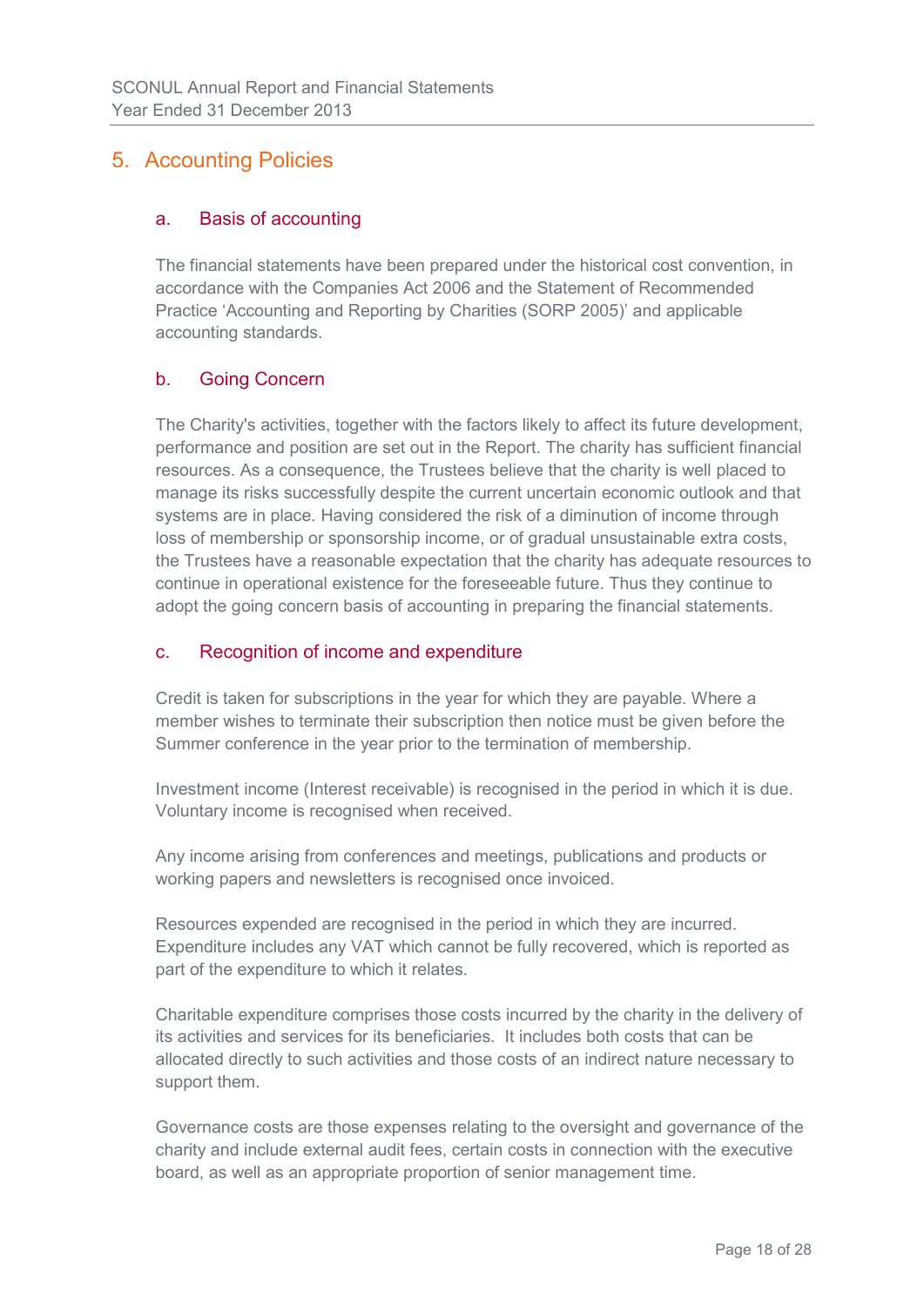### d. Cost allocation

Rent, service charges, insurance and other 'office' costs are apportioned on the basis that they are incurred equally by each of the four main activities.

Staff costs are apportioned on the basis of time spent by employees on each element of the charity's activities, as well as areas of governance.

### e. Funds

Unrestricted funds are available for use at the discretion of the trustees in furtherance of the general objectives of the charity.

Designated funds are unrestricted funds for which the Executive Board have currently designated specific purposes.

Restricted funds are used for specified purposes as laid down by the donor. Expenditure which meets these criteria is charged against the fund.

### f. Tangible fixed assets

Tangible fixed assets are stated at historical cost less depreciation. Depreciation is provided on all fixed assets at rates calculated to write off each asset over its expected useful life, as follows:

| Leasehold improvements           | - | evenly over 5 years         |
|----------------------------------|---|-----------------------------|
| Furniture, fixtures and fittings |   | 20% on the reducing balance |
| Computer equipment               | - | evenly over 3 years         |

Expenditure of a capital nature below £1,000 is not capitalised, but charged to the Statement of Financial Activities in the year of expenditure.

### g. Leased assets

Rentals on operating leases are charged to the Statement of Financial Activities in the periods to which they relate.

### h. Fixed asset investments

Fixed asset investments represent cash deposits with The Charities Official Investment Fund held with a long term view.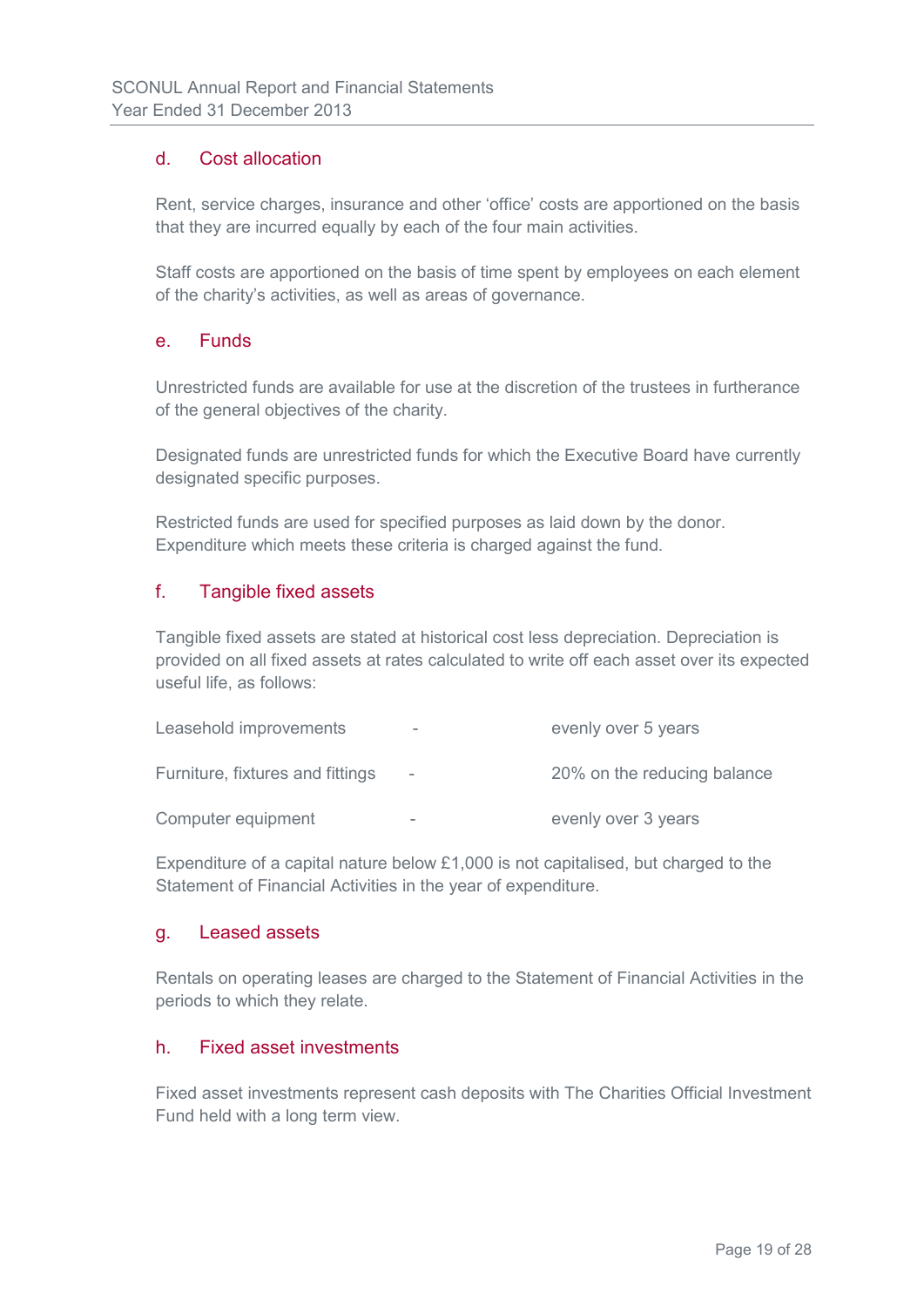### i. Stock

Stocks are valued at the lower of cost and net realisable value. Provisions are recognised for obsolete or slow-moving items.

### j. Pensions

The company contributes to the Universities Superannuation Scheme and the Superannuation Arrangements of the University of London defined benefit pension schemes.

These schemes are considered to be multi-employer defined benefit schemes as the company is unable to identify its share of the underlying assets and liabilities.

Therefore, the contributions, which are fixed annually and payable monthly, are charged to the SOFA when payable and the company has no further potential liability.

### k. Cash flow statement

The charity is exempt from the requirement to produce a cash flow statement in accordance with Financial Reporting Standard No. 1, as it qualifies as a small company.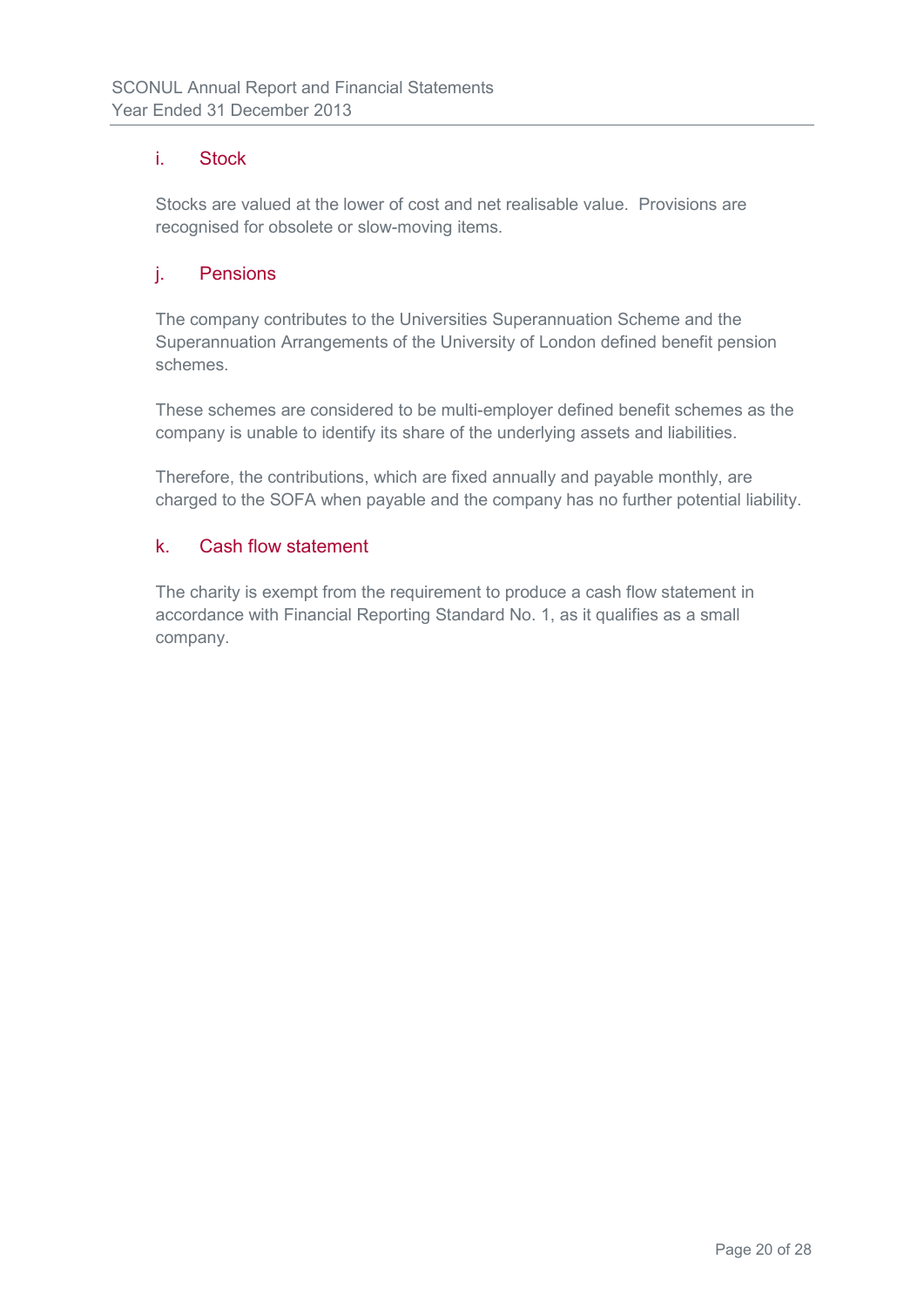### 6. Notes to the Financial Statements

|    |                                                                                                                     | 2013<br>£                   | 2012<br>£                   |
|----|---------------------------------------------------------------------------------------------------------------------|-----------------------------|-----------------------------|
| 1. | <b>Net outgoing resources</b><br>Net incoming resources are stated after crediting:                                 |                             |                             |
|    | Investment interest<br>Deposit account interest                                                                     | 1,777<br>255                | 4,382<br>291                |
|    | and after charging:                                                                                                 |                             |                             |
|    | Auditor's remuneration<br>- statutory audit current year<br>- statutory audit previous year<br>- non-audit services | 13,740<br>504<br>4,980      | 13,350<br>4,553<br>5,470    |
|    | Depreciation of tangible assets:<br>Charge for the year:<br>Owned assets                                            | 24,649                      | 25,772                      |
|    | Operating lease rentals:<br>Land and buildings<br>Other                                                             | 23,248<br>3,348             | 23,248<br>11,352            |
| 2. | <b>Geographical analysis of incoming resources</b>                                                                  |                             |                             |
|    | 11% (2012: 6%) of income is from outside of the UK.                                                                 |                             |                             |
| 3. | <b>Staff costs</b>                                                                                                  | 2013<br>£                   | 2012<br>£                   |
|    | Staff costs for the year were as follows:                                                                           |                             |                             |
|    | Wages and salaries<br>Social security costs<br>Superannuation                                                       | 139,396<br>12,360<br>19,326 | 186,532<br>15,263<br>21,570 |
|    |                                                                                                                     | 171,082                     | 223,365                     |
|    | The average monthly number of employees was:                                                                        | Number                      | Number                      |
|    | Administration                                                                                                      | 3                           | 3                           |
|    |                                                                                                                     |                             |                             |

Temporary staff received total emoluments of £12,894 (2012 £16,510).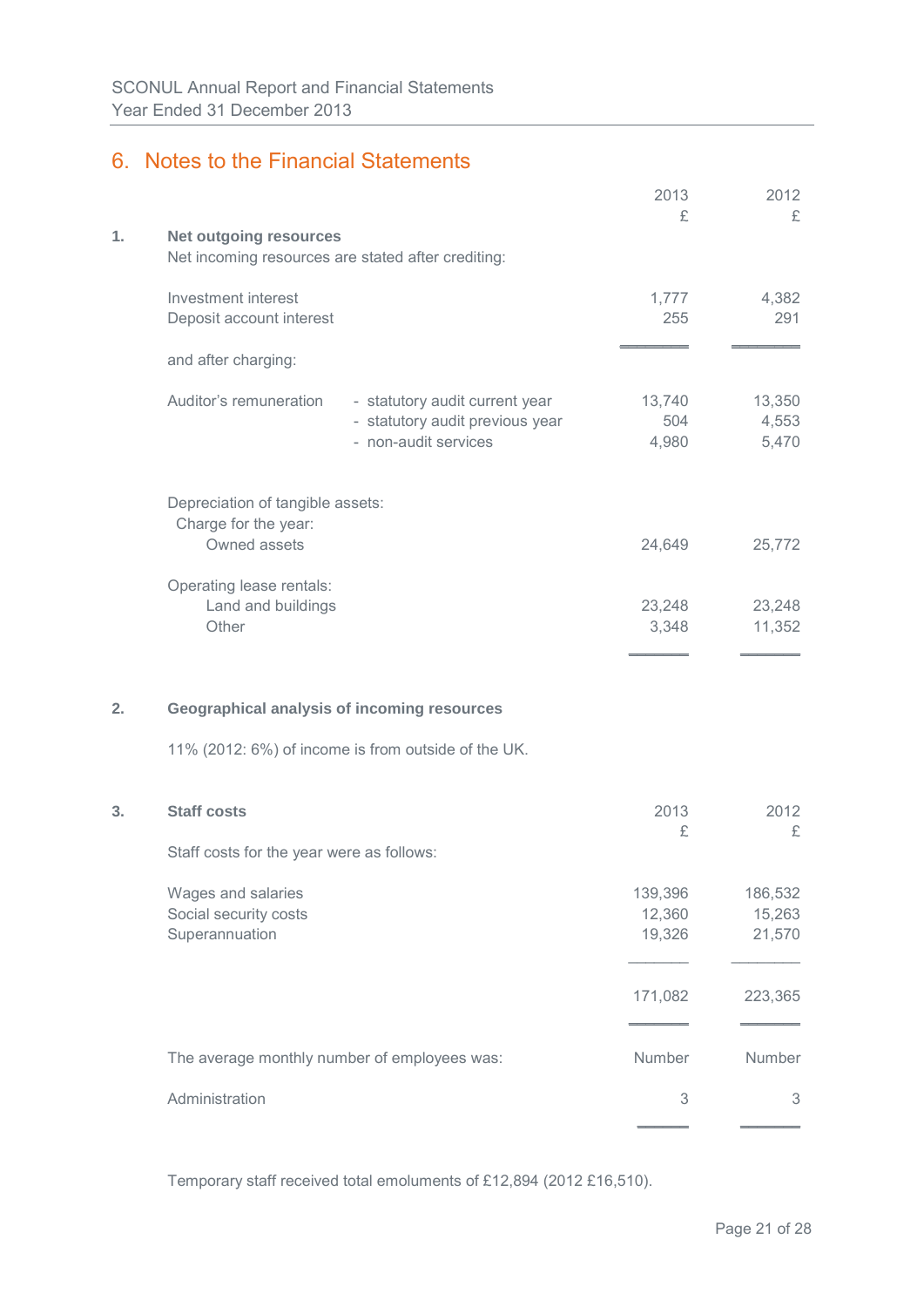During the year the number of employees receiving over £60,000 of emoluments (including pension contributions) in the following bands were as follows:

|                    | 2013 | 2012                     |
|--------------------|------|--------------------------|
| £70,000 to £79,999 | -    |                          |
| £80,000 to £89,999 |      | $\overline{\phantom{a}}$ |
|                    |      |                          |

All employees classed as equivalent to university grades 1 – 6 are entered into the SAUL scheme, and those classed as 7 or above are entered into the USS Scheme.

Members of the Executive Board do not receive any remuneration.

#### **4. Reimbursed expenses**

None of the Executive Board members received any remuneration in the year (2012: £Nil). Eleven (2012: Sixteen) members of the Executive Board received reimbursed expenses during the year totalling £5,918 (2012: £7,870) in respect of travel and subsistence.

### **5. Tangible fixed assets Furniture,**

|                     | Leasehold<br>Improvements<br>£ | fixtures &<br>fittings<br>£ | Computer<br>equipment<br>£ | Total<br>£ |
|---------------------|--------------------------------|-----------------------------|----------------------------|------------|
| Cost                |                                |                             |                            |            |
| At 1 January 2013   | 102,302                        | 40,345                      | 31,715                     | 174,362    |
| <b>Additions</b>    |                                |                             | 2,700                      | 2,700      |
| At 31 December 2013 | 102,302                        | 40,345                      | 34,415                     | 177,062    |
| <b>Depreciation</b> |                                |                             |                            |            |
| At 1 January 2013   | 81,840                         | 30,383                      | 28,635                     | 140,858    |
| Charge for year     | 20,462                         | 2,533                       | 1,654                      | 24,649     |
| At 31 December 2013 | 102,302                        | 32,916                      | 30,289                     | 165,507    |
| Net book value      |                                |                             |                            |            |
| At 31 December 2013 |                                | 7,429                       | 4,126                      | 11,555     |
| At 31 December 2012 | 20,462                         | 9,962                       | 3,080                      | 33,504     |
|                     |                                |                             |                            |            |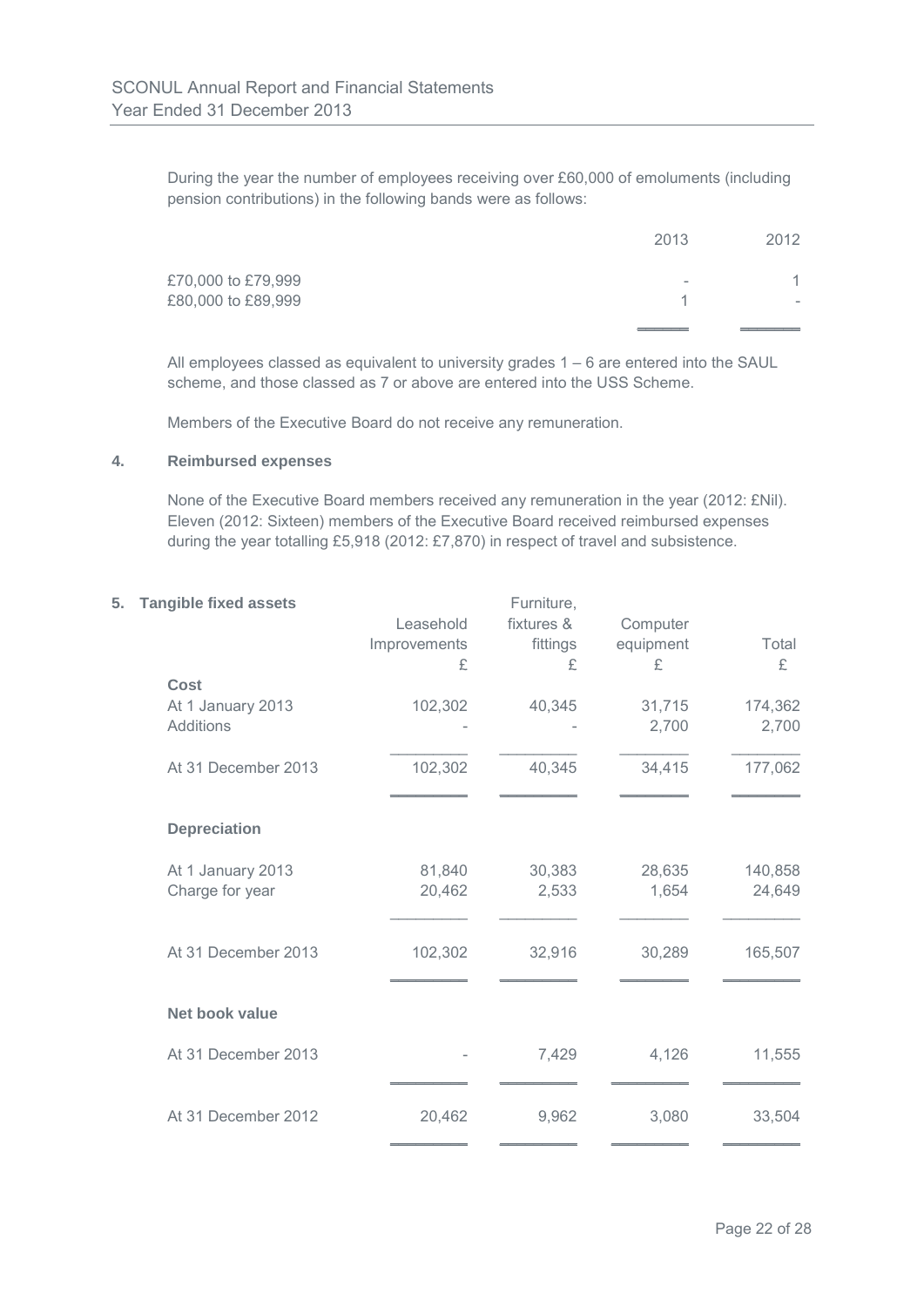| 6. | <b>Fixed asset investments</b>                                                                                                                          | 2013<br>£       | 2012<br>£        |
|----|---------------------------------------------------------------------------------------------------------------------------------------------------------|-----------------|------------------|
|    | Investments                                                                                                                                             | 220,014         | 318,237          |
|    | This item represents monies invested in The Charities Official Investment Fund. 100% (2012:<br>100%) of fixed asset investments are held within the UK. |                 |                  |
| 7. | <b>Debtors</b>                                                                                                                                          | 2013<br>£       | 2012<br>£        |
|    | Other debtors<br>Prepayments and accrued income                                                                                                         | 15,167<br>4,392 | 16,098<br>10,234 |
|    |                                                                                                                                                         | 19,559          | 26,332           |
| 8. | Creditors - Amounts falling due within one year:                                                                                                        | 2013<br>£       | 2012<br>£        |
|    | <b>Bank overdraft</b>                                                                                                                                   |                 | 3,950            |
|    | <b>Trade creditors</b>                                                                                                                                  | 20,977          | 35,078           |
|    | Other creditors                                                                                                                                         | 1,369           | 513              |
|    | Accruals and deferred income                                                                                                                            | 19,937          | 18,956           |
|    |                                                                                                                                                         | 42,283          | 58,497           |

### **9. Members (company limited by guarantee)**

The company is limited by guarantee and, as such, each member of the company undertakes to contribute £1 to the assets of the company in the event of the company being wound up while it is a member or within one year after it ceases to be a member.

There were 175 (2012: 175) member institutions at 31 December 2013.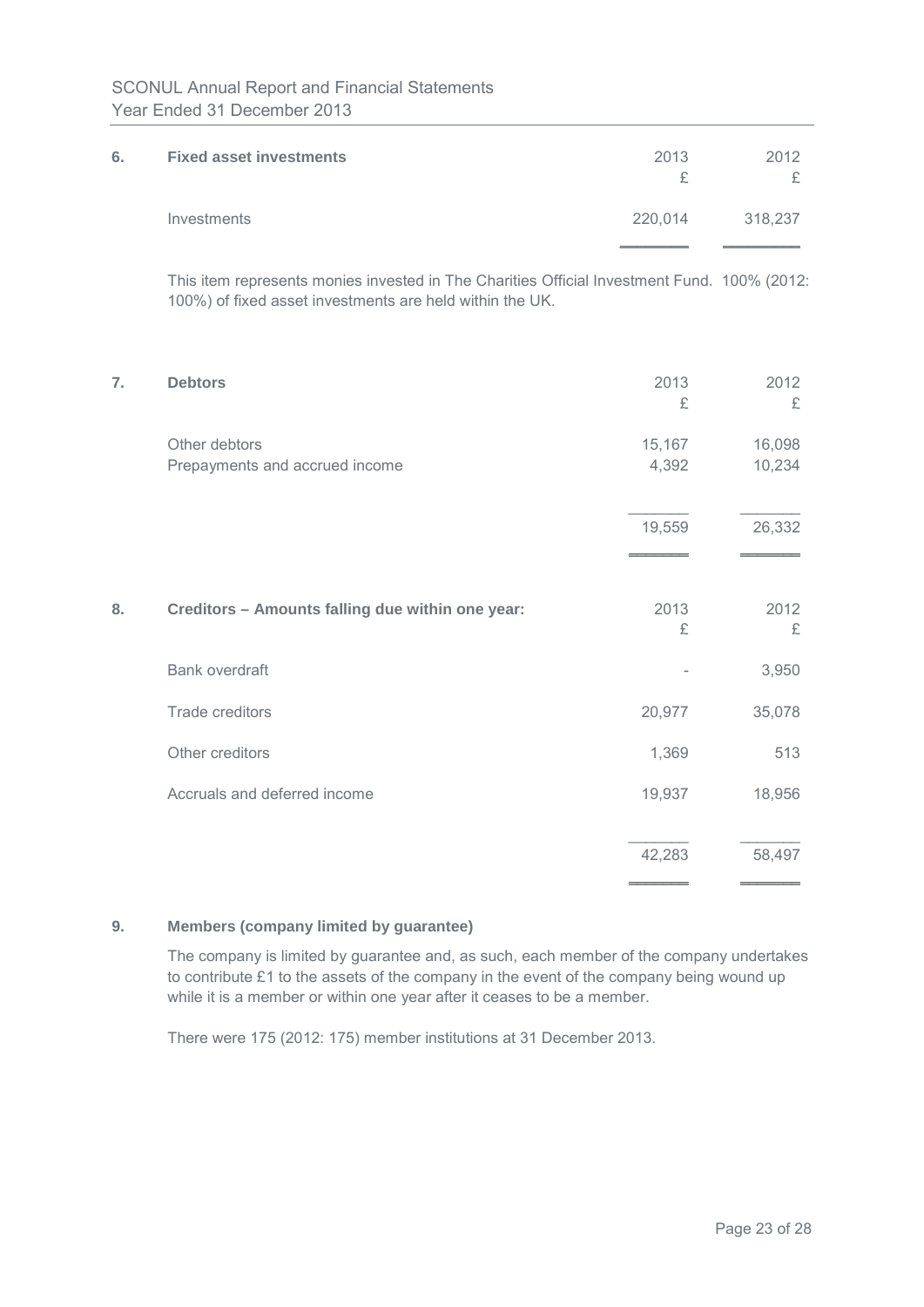### **10. Total resources expended**

|                                       | <b>Direct</b><br>costs<br>£ | <b>Support</b><br>costs<br>£ | Total<br>2013<br>£ |
|---------------------------------------|-----------------------------|------------------------------|--------------------|
| Charitable activities:                |                             |                              |                    |
| - Meetings, conferences and           |                             |                              |                    |
| events                                | 81,722                      | 59,810                       | 141,532            |
| - Working groups, projects            |                             |                              |                    |
| and operational schemes               | 104,476                     | 59,810                       | 164,286            |
| - Lobbying and relations with         |                             |                              |                    |
| other bodies                          | 8,277                       | 112,845                      | 121,122            |
| - Communication with members and with |                             |                              |                    |
| the public                            | 12,013                      | 46,123                       | 58,136             |
| Governance costs                      | 36,051                      | 8,554                        | 44,605             |
|                                       | 242,539                     | 287,142                      | 529,681            |

### **Allocation of support costs**

|                                            | <b>Office costs</b> | <b>Staff costs</b> | 2013    |
|--------------------------------------------|---------------------|--------------------|---------|
| Charitable activities:                     | £                   | £                  | £       |
| - Meetings, conferences and events         | 29,015              | 30,795             | 59,810  |
| - Working groups, projects and operational |                     |                    |         |
| schemes                                    | 29,015              | 30,795             | 59,810  |
| - Lobbying and relations with other bodies | 29,015              | 83,830             | 112,845 |
| - Communication with members and with      |                     |                    |         |
| the public                                 | 29,015              | 17,108             | 46,123  |
| Governance Costs                           |                     | 8,554              | 8,554   |
|                                            |                     |                    |         |
|                                            | 116,060             | 171,082            | 287,142 |
|                                            |                     |                    |         |

|                               | <b>Direct</b><br>costs | <b>Support</b><br>costs | Total<br>2012 |
|-------------------------------|------------------------|-------------------------|---------------|
|                               | £                      | £                       | £             |
| Charitable activities:        |                        |                         |               |
| - Meetings, conferences and   |                        |                         |               |
| Events                        | 67,511                 | 84,500                  | 152,011       |
| - Working groups, projects    |                        |                         |               |
| and operational schemes       | 107,263                | 84,500                  | 191,763       |
| - Lobbying and relations with |                        |                         |               |
| other bodies                  | 17,777                 | 158,861                 | 176,638       |
| - Communication with          |                        |                         |               |
| members and with the public   | 8,350                  | 65,310                  | 73,660        |
| Governance costs              | 37,251                 | 11,994                  | 49,245        |
|                               |                        |                         |               |
|                               | 238,152                | 405.165                 | 643.317       |

**\_\_\_\_\_\_\_\_ \_\_\_\_\_\_\_\_\_ \_\_\_\_\_\_\_\_\_**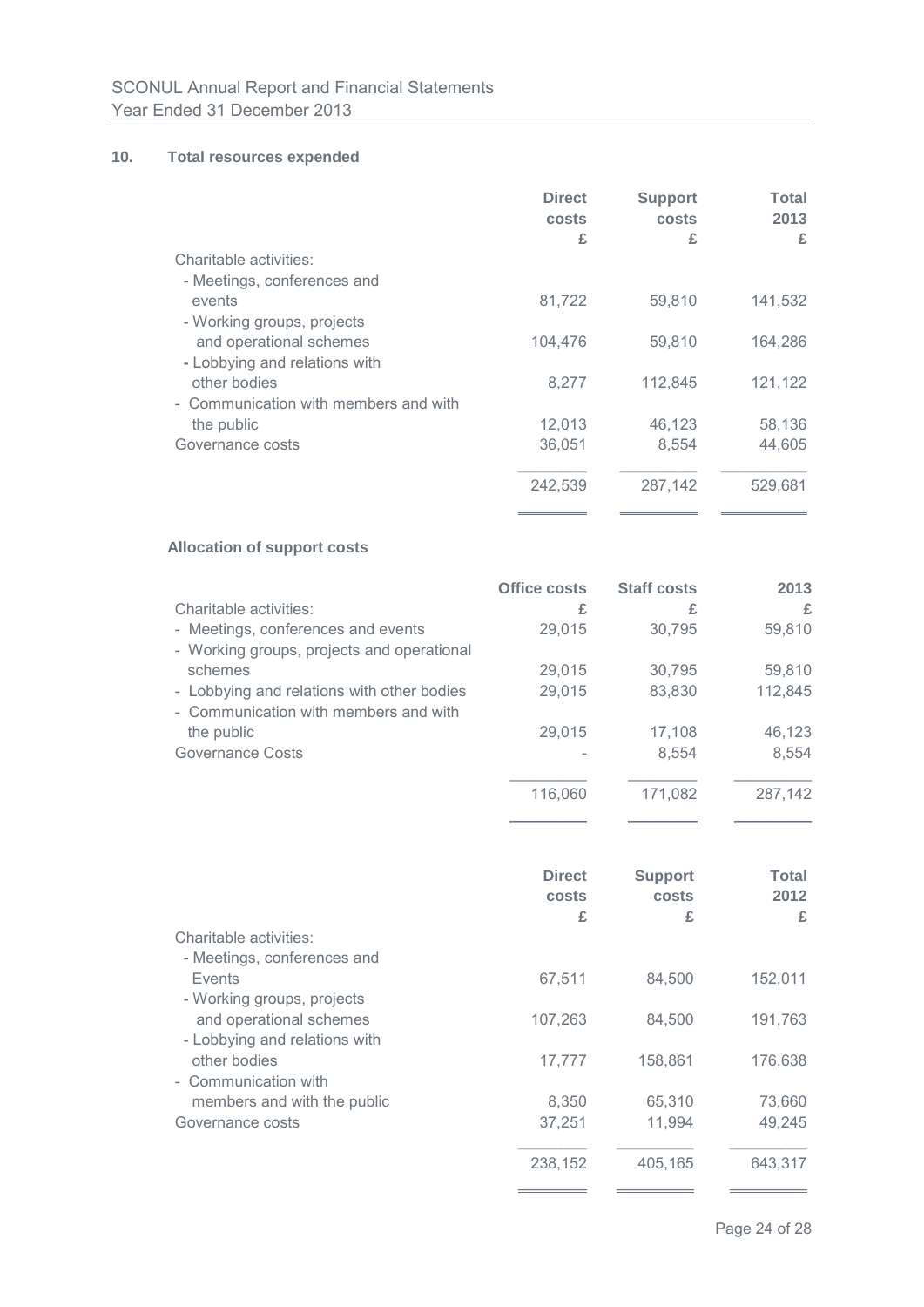### **Allocation of support costs**

|                                            | Office costs | <b>Staff costs</b> | 2012    |
|--------------------------------------------|--------------|--------------------|---------|
| Charitable activities:                     | £            | £                  | £       |
| - Meetings, conferences and events         | 41,322       | 43,178             | 84,500  |
| - Working groups, projects and operational |              |                    |         |
| <b>Schemes</b>                             | 41,322       | 43,178             | 84,500  |
| - Lobbying and relations with other bodies | 41,322       | 117,539            | 158,861 |
| - Communication with members and with      |              |                    |         |
| the public                                 | 41,322       | 23,988             | 65,310  |
| Governance Costs                           |              | 11,994             | 11,994  |
|                                            |              |                    |         |
|                                            | 165,288      | 239,877            | 405,165 |
|                                            |              |                    |         |

### **11. Funds**

|                                                 | At 1    | Income  | Expenditure | Transfers      | At 31    |
|-------------------------------------------------|---------|---------|-------------|----------------|----------|
|                                                 | January |         |             | <b>Between</b> | December |
|                                                 | 2013    |         |             | Funds          | 2013     |
|                                                 | £       | £       | £           | £              | £        |
| <b>Restricted funds</b>                         |         |         |             |                |          |
| <b>INSPIRE</b> fund                             | 5,726   |         | (1,766)     | 3,614          | 7,574    |
| <b>UKRR</b>                                     | 5,717   |         | (5, 717)    |                |          |
| <b>WATER</b>                                    | 6,378   |         | (6,378)     |                |          |
| <b>Digital literacies</b>                       | 4,876   | 6,000   | (10, 876)   |                |          |
| Shared Services-                                |         |         |             |                |          |
| LMS/Jisc                                        | 14,096  |         |             | (14,096)       |          |
| <b>Total restricted funds</b>                   | 36,793  | 6,000   | (24, 737)   | (10, 482)      | 7,574    |
| <b>Unrestricted designated</b>                  |         |         |             |                |          |
| funds                                           |         |         |             |                |          |
| <b>SCONUL Statistics</b>                        |         | 3,210   | (3,210)     |                |          |
| <b>Helib Tech</b>                               |         |         | (1, 416)    | 1,416          |          |
| Website development                             |         |         | (18,029)    | 18,029         |          |
| <b>Future leaders</b>                           |         |         |             |                |          |
| programme                                       |         |         | (7,000)     | 7,000          |          |
| <b>SCONUL Access fund</b>                       |         |         | (24, 958)   | 24,958         |          |
| Dilapidation reserve                            | 500     |         |             |                | 500      |
| <b>Library Design Award</b>                     |         |         | (2,929)     | 2,929          |          |
| Strategy groups fund                            |         |         |             | 14,096         | 14,096   |
|                                                 |         |         |             |                |          |
| <b>Total unrestricted</b>                       |         |         |             |                |          |
| designated funds<br><b>Unrestricted general</b> | 500     | 3,210   | (57, 542)   | 68,428         | 14,596   |
| fund                                            | 285,684 | 446,932 | (447, 402)  | (57, 946)      | 227,268  |
| <b>Total funds</b>                              | 322,977 | 456,142 | (529, 681)  |                | 249,438  |
|                                                 |         |         |             |                |          |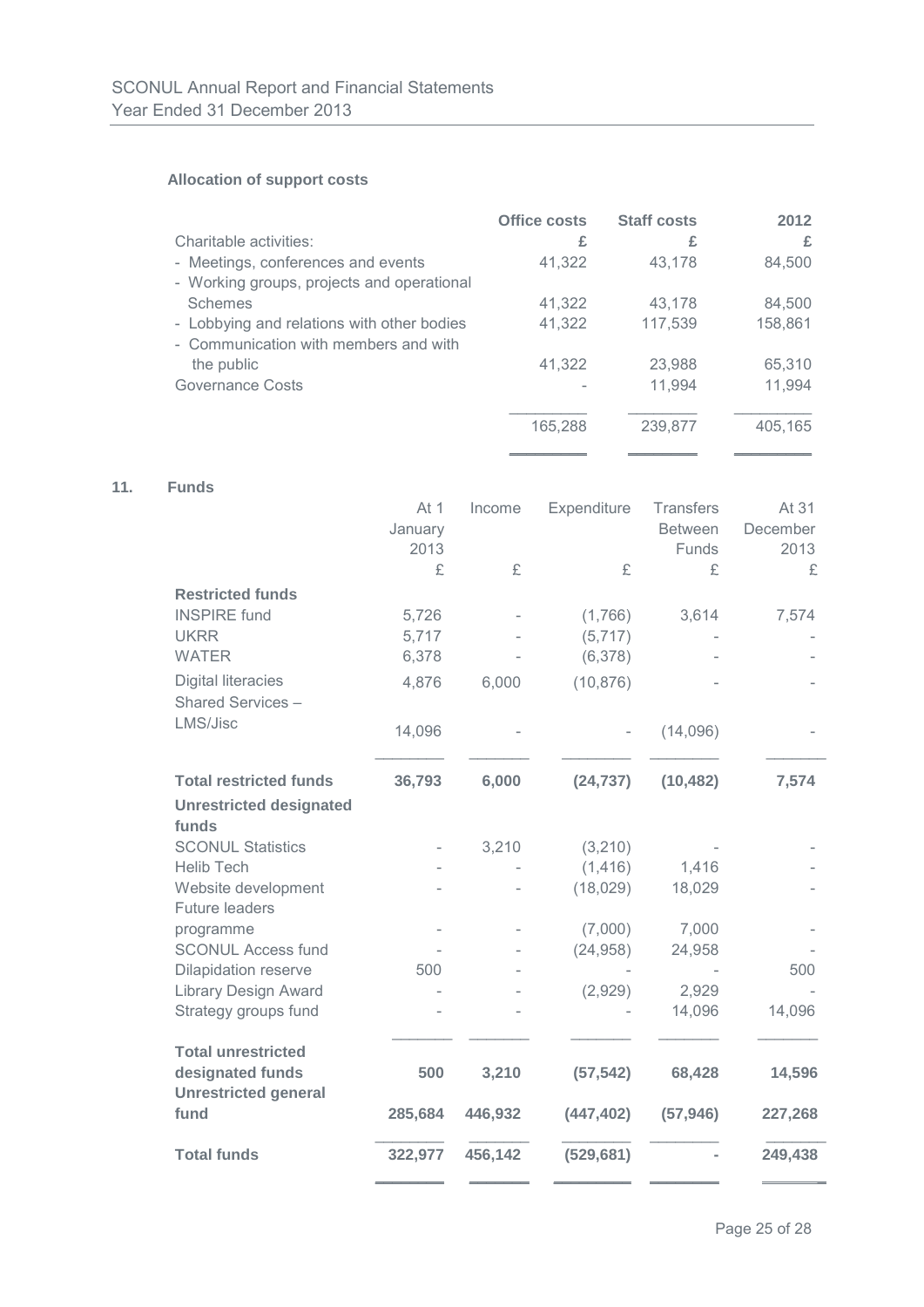INSPIRE is a UK-wide access and referral scheme to help library users to exploit collections beyond the library they belong to. It is run by several partner organisations, including SCONUL, which holds its funds.

The UK Research Reserve (UKRR) fund is to reflect SCONUL's contribution to the collaborative scheme to work on the long term preservation of research material in libraries, thereby reducing duplication of holdings in libraries whilst securing the rare research material. The second phase lasted five years commencing August 2009 to 2013. HEFCE has granted a further year's extension to the end of 2014.

Walk-in Access To E-Resources (WATER) was first a feasibility study for whcih the M25 Consortium applied for funding from HEFCE to establish a pilot service to provide walk-in access to e-resources in London and the south-east. Jisc made available £25,000 and SCONUL had agreed a sum of £5,000 last year when HEFCE announced it would not be funding the project. A SCONUL Task and Finish Group on Access Issues was established to look at strategic issues associated with providing access to external users and has successfully taken the lead on the project. The objective of the WATER project was to facilitate and encourage wider uptake of the HAERVI recommendations on walk-in access to e-resources in libraries on a national basis. SCONUL has worked closely with UCISA, the M25 Consortium and SCURL in Scotland. The project provided quantitative data on levels of take-up of walk-in access amongst HE libraries, identified how libraries have gone about implementing walk-in access, and obtained the views of providers and students on walk-in access and using e-resources.

The Jisc Digital Literacy project delivered a small number of key outputs relating to the development of digital scholarship skills for research and information professionals and also contributes to a wider investigation into the support available to the students, staff and researchers to enhance digital literacy. SCONUL received £10,000 from Jisc. The end date for this project was December 2013 with flexible basis concluding in a formal review of progress meeting in September 2013.

The Library Management Systems Shared Services Study was funded by Jisc, a subcommittee of HEFCE. SCONUL is taking forward this work with Jisc, looking at the scope for the collaborative management by libraries of major software applications and business processes. The first study concluded in May 2010 and a further £85,000 from Jisc in 2011 enabled more detailed study that contributed to the launch of the Jisc Knowledge Base Plus (KB+). The Shared and Collaborative Services Strategy Group completed its restricted project and the fund became a designated fund in 2013.

The SCONUL Statistics are collected each year for the purpose of allowing members to benchmark key indicators against each other and over time. Each year, SCONUL members contribute information about their usage, expenditure, provision and organisation, enabling SCONUL to provide its members with a robust set of data about academic libraries in the UK and Ireland. Members make use of this data in planning and budgeting within their own institutions, and for strategic planning through benchmarking against other institutions. SCONUL members have been contributing to the statistics for over 20 years.

HELib Tech funding was provided to support a wiki on the Higher Education Library Technology survey initiated by the LMS Shared Services study, while the SCONUL website was being developed, after which the wiki became self- supporting.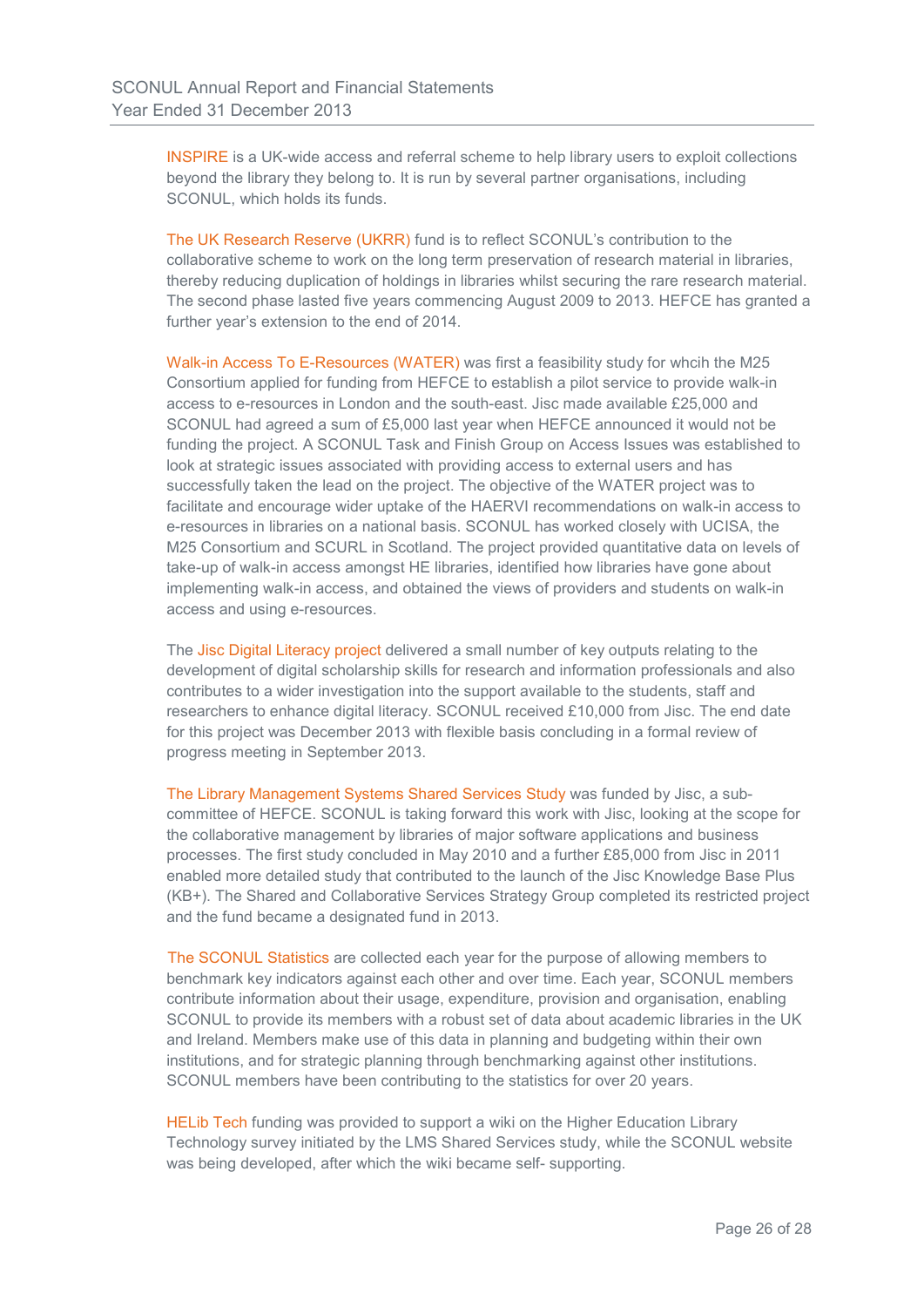The Website Development Fund represents an allocation of funds to continue to develop SCONUL's website.

The Future Leaders programme fund is used to support the attendance by staff of SCONUL libraries on specific courses organised by the Leadership Foundation for Higher Education. The courses are for senior library management staff to support succession management in member institutions.

The SCONUL Access fund provides support to SCONUL's work in helping researchers, staff and students. It allows thousands of researchers and learners in the UK and Ireland to visit member libraries, thereby gaining access to a greater wealth of materials and resources to support their studies. This scheme is reciprocal and available only to the students and staff of participating member institutions. In recent years, some institutions have begun to offer access to e-resources in addition to more traditional, print-based materials.

The Dilapidation Reserve represents funds designated for the up-keep of the Society's offices, which are expected to be expended in the next three years.

The Library Design Award is an occasional fund every three to five years to assess retrospectively recently built or refurbished university libraries. The awards reflect the improvement of standards of library design and functionality.

The Strategy Groups were provided with funding to further their work, as described above. All expenditure over £1k was signed off by the SCONUL Board.

The transfer of funds to the HELib Tech, website development, Future Leaders programme, SCONUL Access fund, Library Design Award and Strategy Groups fund represents SCONUL's contribution to the respective projects.

#### **12. Allocation of net assets**

|                                | Fixed  | <b>Investments</b> | <b>Net Current</b> | Total       | Total       |
|--------------------------------|--------|--------------------|--------------------|-------------|-------------|
|                                | assets |                    | <b>Assets</b>      | 31 December | 31 December |
|                                |        |                    |                    | 2013        | 2012        |
|                                | £      | £                  | £                  | £           | £           |
| <b>Unrestricted Funds:</b>     |        |                    |                    |             |             |
| <b>General Fund</b>            | 11,555 | 197,844            | 17,869             | 227,268     | 285,684     |
| <b>Dilapidation reserve</b>    |        | 500                |                    | 500         | 500         |
| <b>Strategy Groups</b><br>fund |        | 14,096             |                    | 14,096      | 14,096      |
| <b>Restricted Funds:</b>       |        |                    |                    |             |             |
| <b>INSPIRE</b>                 |        | 7,574              |                    | 7,574       | 5,726       |
| <b>WATER</b>                   |        |                    |                    |             | 6,378       |
| <b>UKRR</b>                    |        |                    |                    |             | 5,717       |
| <b>Digital Literacies</b>      |        |                    |                    |             | 4,876       |
|                                | 11,555 | 220,014            | 17,869             | 249,438     | 322,977     |